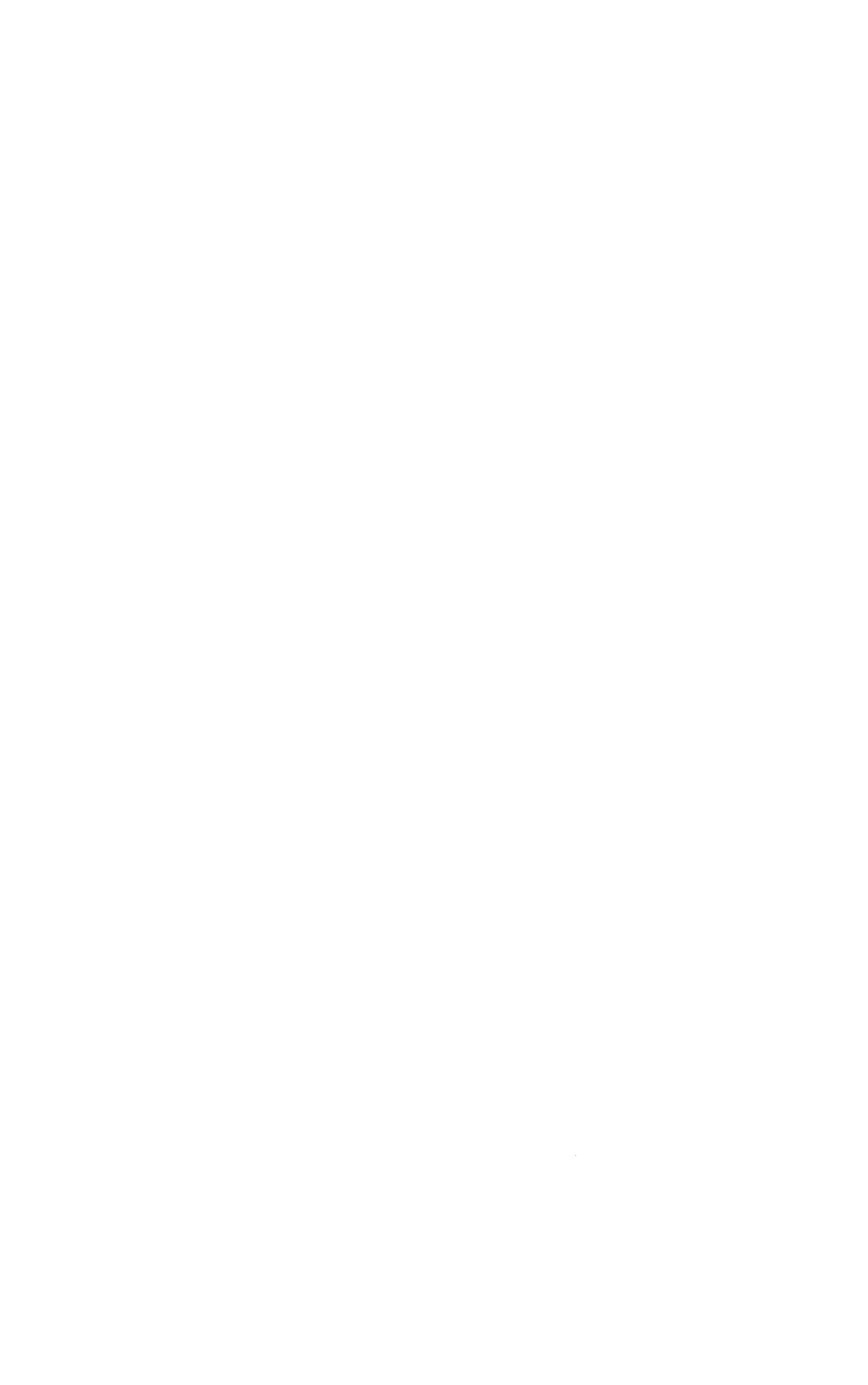## Board of Education of the State of Illinois.

#### OFFICERS AND MEMBERS.

#### STANDING COMMITTEES.

*Auditing and* Finance-Robertson, Capen, Sandham.  $Building$  and Grounds-Capen, Kimbrough, Stitt. *Course of Instruction-Brown,* Young, Trego. *Teachers and Salaries-Young,* Brown, Harrington. *Practice Department-Blair,* Young, Robertson. Library and Museum-Sandham, Willard, Cook.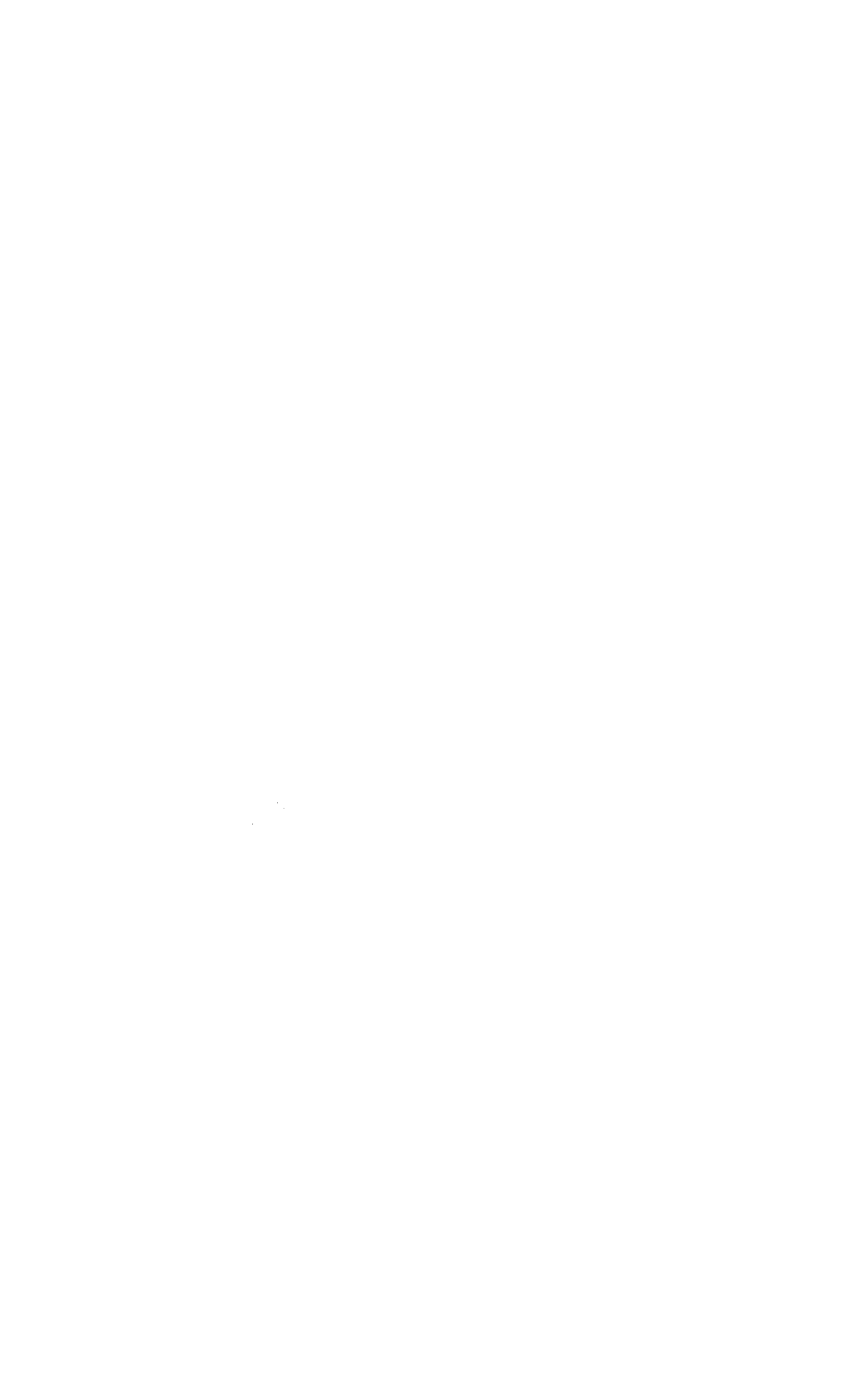## ORDER OF BUSINESS.

- **I.** Reading, amending and adopting minutes.
- 2. Election of officers.
- 3. Report of the President of the Normal University.
- 4. Treasurer's report.
- 5. Report of special committees.
- 6. Report of standing committees, in order.
- 7. Communications.
- 8. Motions and resolutions.
	- 9. Unfinished business.
- io. General-business.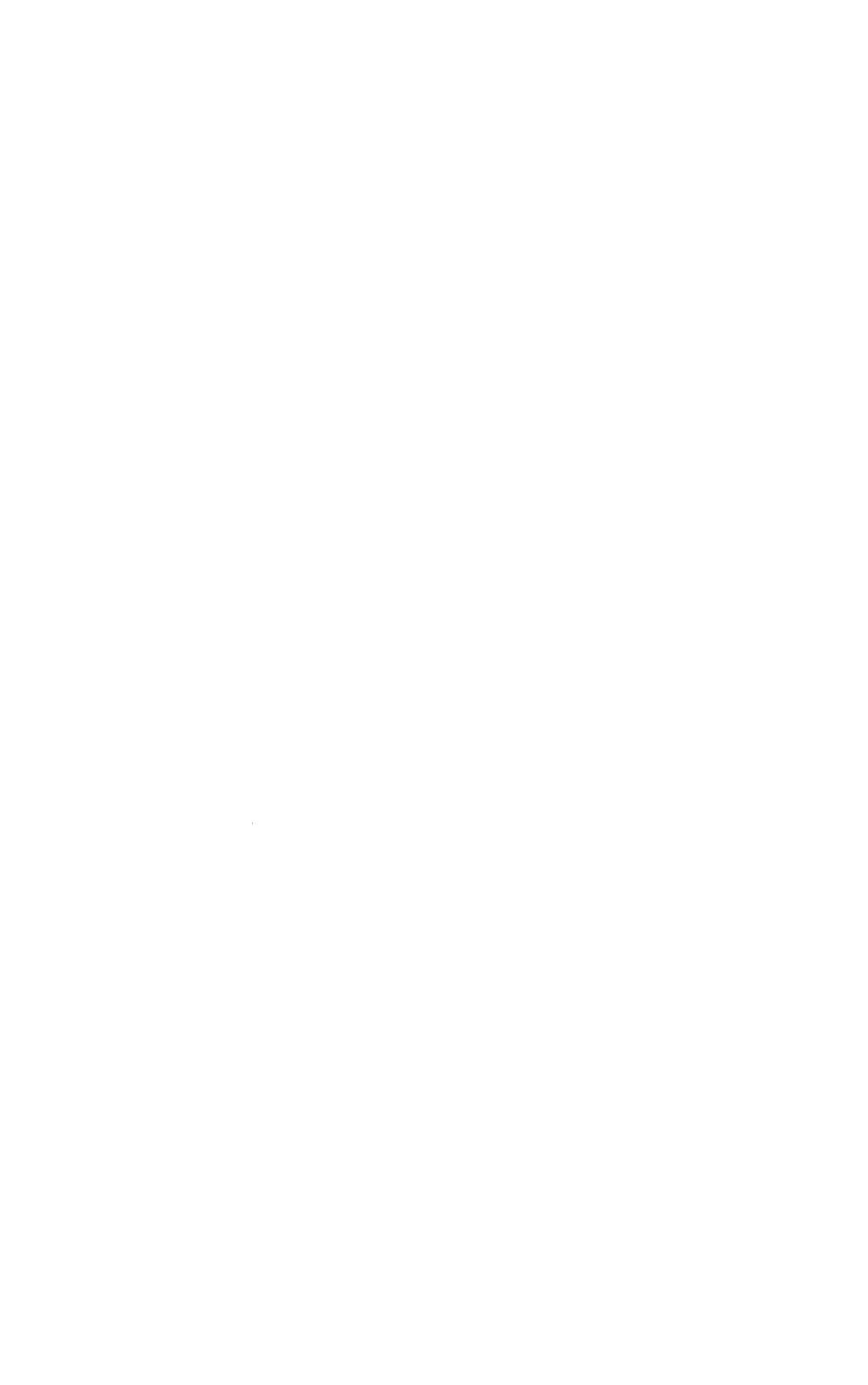## **Proceedings of the Board of Education of the State of Illinois.**

## REGULAR MEETING.

NORMAL, ILL., Dec. I8, I907.

The Board of Education met in the office of the president of the Normal University at 9:oo a. m.

Present: Messrs. Walker, Blair, Brown, Capen, Cook, Robertson, Sandham, Stitt, Trego, Willard and Mrs. Young.

Minutes of the regular meeting of June 5th and special meetings of July 6th and October 19th, 1907, were read and approved.

The president appointed the following committees:

### STANDING COMMITTEES.

*Auditing and Finance-Robertson,* Sandham, Capen. *Building and Grounds-Capen,* Kimbrough, Stitt. *Course of Instruction-Brown,* Young, Trego. *Teachers and Salaries-Young,* Brown, Harrington. *Practice Department-Blair,* Young, Roberston. *Library and Museum-Sandham,* Willard, Cook.

The president of the Normal University presented the following report:

#### PRESIDENT'S REPORT.

MR. PRESIDENT AND MEMBERS OF THE BOARD-During the year ending Aug. 31, 1907, the total enrollment of normal students was 1,466. Of these 1,326 are pledged to teach in the schools of Illinois. Four students from other states, and 64 academic students were admitted upon the payment of tuition. Seventy-two holders of township scholarships, included in the above, were not required to take the pledge to teach.

This enrollment was 152 greater than in any previous year in the history of the institution.

Eighty-six Illinois counties were represented.

The attendance in the model school was 395, making a grand total of 1,861. The attendance in the normal department for the three terms since our last regular meeting is as follows:

| Men.             | Women.            | Total.            |
|------------------|-------------------|-------------------|
| 146<br>50<br>110 | 832<br>156<br>362 | 978<br>206<br>472 |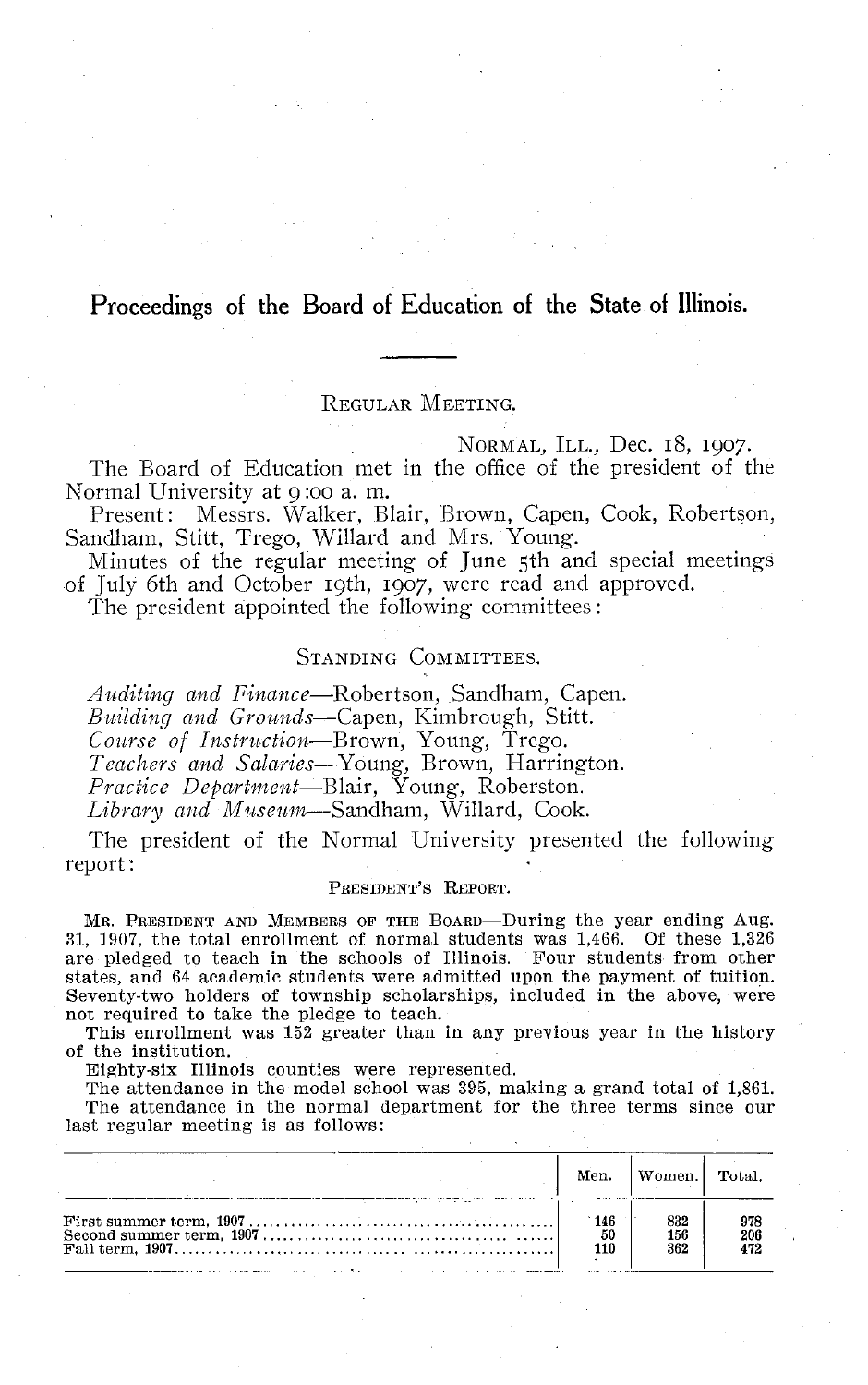New students were admitted during the fall term as follows:

|                                                                                                                                                                                                                                                                                   |                                                                                                                                                                                                       |                                                                                                                                                                                                                                                                                                         | 57<br>209                                                                                                                                                                                               |
|-----------------------------------------------------------------------------------------------------------------------------------------------------------------------------------------------------------------------------------------------------------------------------------|-------------------------------------------------------------------------------------------------------------------------------------------------------------------------------------------------------|---------------------------------------------------------------------------------------------------------------------------------------------------------------------------------------------------------------------------------------------------------------------------------------------------------|---------------------------------------------------------------------------------------------------------------------------------------------------------------------------------------------------------|
|                                                                                                                                                                                                                                                                                   |                                                                                                                                                                                                       |                                                                                                                                                                                                                                                                                                         | 266                                                                                                                                                                                                     |
| Of these 93 are high school graduates.<br>scholarships were admitted in September.<br>body, as follows:                                                                                                                                                                           |                                                                                                                                                                                                       | An increasing proportion of the entering students are from the rural<br>schools. This is doubtless due to the operation of the Lindly law providing<br>for township scholarships. Fifty-four new students holding township<br>During the fall term 63 Illinois counties were represented in the student |                                                                                                                                                                                                         |
| Champaign $\dots \dots \dots \dots \dots \dots \dots$<br>$\text{Henry} \dots \dots \dots \dots \dots \dots \dots \dots \dots \dots \dots \dots \dots$<br>Kankakee<br>Livingston<br>$Logan \ldots \ldots \ldots \ldots \ldots \ldots \ldots \ldots \ldots \ldots \ldots$<br>McLean | 3<br>1<br>1<br>6<br>4<br>2<br>3<br>$\overline{2}$<br>13<br>1<br>1<br>11<br>- 7<br>3<br>7<br>3<br>2<br>$\overline{2}$<br>3<br>4<br>1<br>7<br>3<br>15<br>4<br>1<br>-173<br>11<br>2<br>16<br>4<br>6<br>6 | Montgomery<br>Moultrie<br>Vermilion<br>Philippines<br>Washington<br>$Wyoming \ldots, \ldots, \ldots, \ldots, \ldots, \ldots, \ldots, \ldots,$                                                                                                                                                           | 1<br>2<br>4<br>1<br>15<br>3<br>15<br>1<br>$\overline{2}$<br>4<br>10<br>5<br>1<br>5<br>$\overline{2}$<br>$\mathbf{1}$<br>7<br>10<br>1<br>10<br>4<br>1<br>5<br>1<br>1<br>17<br>1<br>1<br>1<br>1<br>1<br>1 |
|                                                                                                                                                                                                                                                                                   | 1<br>5                                                                                                                                                                                                | Total                                                                                                                                                                                                                                                                                                   | 472                                                                                                                                                                                                     |

Three fewer counties are represented than in the fall term last year. The enrollment is 12 greater. Of the total, 72 are enrolled as high school students, an increase of 14 over last year.

#### THE SUMMER SCHOOL.

Although no effort was made to increase the attendance at the summer school, the enrollment showed a healthy gain over last year. It reached 979 in the first term, 206 in the second. In all, 1,072 different persons enrolled, of whom 172 were men. It is not practicable to accommodate a larger number until our new building is completed. The science laboratories are constantly crowded during the first summer term; we lack class rooms adap dations provided in the plans for the new building, we can make adequate provision for a school one-third larger.

The program of 1907 provided for 76 courses, every one of which was chosen by enough students to make a class of respectable size. Several sections were provided in the courses most in demand. Thirty-three instructors were provided in the first term; twelve in the second.

8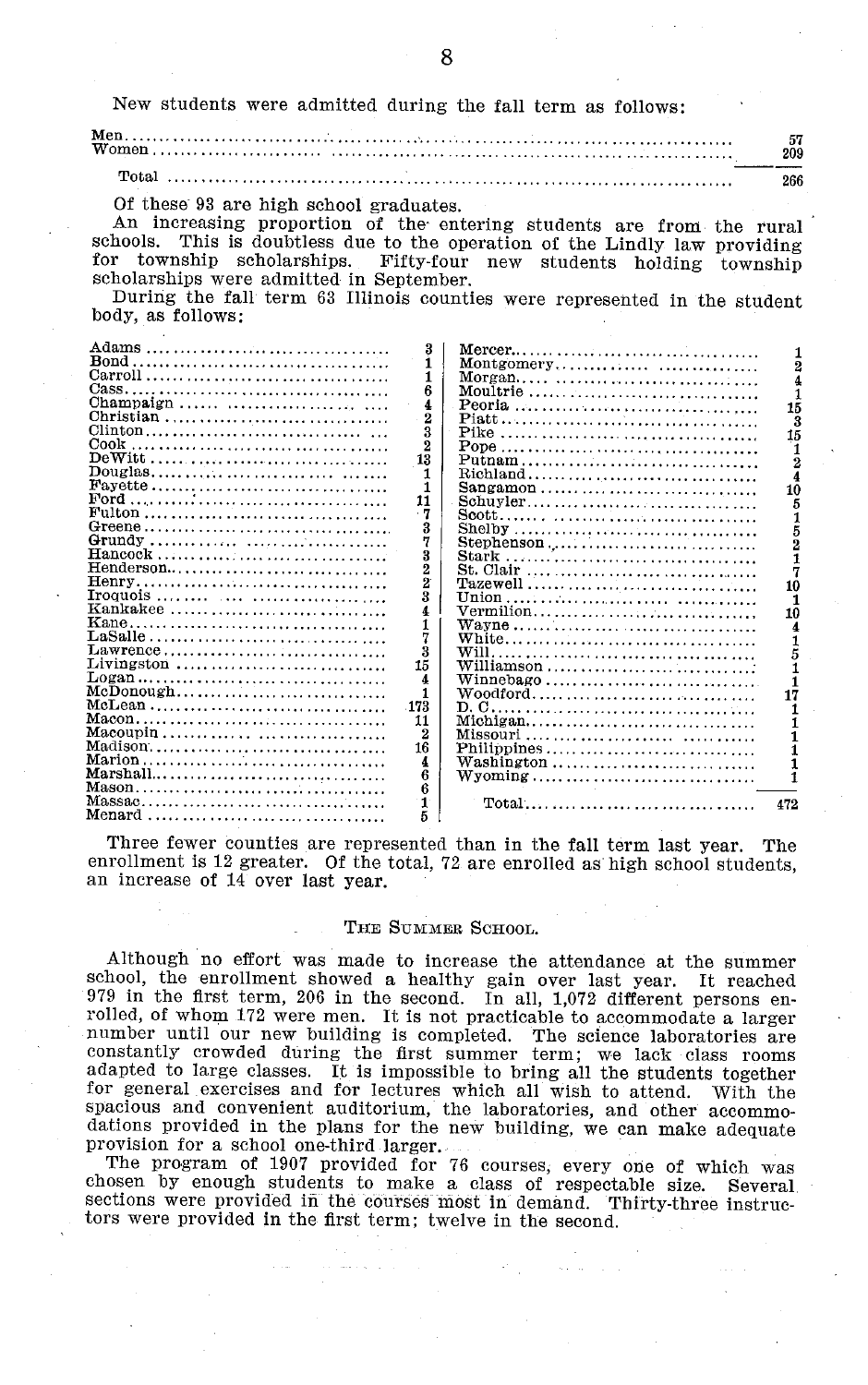#### THE FACULTY.

For the six vacant positions in the faculty reported in the June meeting, the following persons were secured:<br>1. As teacher of reading. Miss G

1. As teacher of reading, Miss Grace Arlington Owen, of Delaware, Ohio. Miss Owen is a graduate of the Delaware college, where she was prepared for her special work by Prof. Robert I. Fulton. She has served as assistant to Prof. Fulton while pursuing graduate studies, as teacher of reading in Elmira college and in the state normal school at Pittsburg, Kansas. Miss Owen's salary was fixed at \$1,200 for 42 weeks.<br>2. As director of physical training. Miss

2. As director of physical training, Miss Elsie Dayton, of Moorhead, Minn. Miss Dayton is a graduate of the Anderson School of Physical Culture at New Haven, Conn., and has for five years been director of physical train-<br>ing in the state normal school at Moorhead, Minn. The salary fixed for ing in the state normal school at Moorhead, Minn. Miss Dayton is \$1,200 for 42 weeks.

3. As director of the kindergarten, Miss Margaret Lee, of Bangor, Maine. Miss Lee has had wide experience as a kindergartner. For the last three years she has been a member of the faculty of the state normal school at Stevens Point, Wis. She is especially skillful in primary handwork and will teach each term, one class of normal students in special primary methods, in addition to her work in the kindergarten. Miss Lee was engaged at a salary of \$1,000 for 36 weeks.<br>4. As training teacher in the sixth grade. Miss Anthonette Durant of Al-

As training teacher in the sixth grade, Miss Anthonette Durant, of Algona, Iowa. Miss Durant's special training was received at the School of Education in Chicago University. She has served three years as principal of a ward school in Streator, Ill. Miss Durant's salary has been fixed at \$900 for 36 weeks.<br>5. As training

5. As training teacher of the third grade, Miss Genevieve Fisher, of Springfield, Ill. Miss Fisher was educated in the Springfield training school for teachers and at the University of Chicago. For the past three years she has been a training teacher in the state normal school at Cape Girardeau, Mo. Her salary has been fixed at \$950 for 36 weeks.

6. For training teacher in the first grade, Miss Nellie C. Thompson, of Oak Park, Ill. Miss Thompson is a graduate of the state normal school at White water, Wis. Miss Thompson's salary is \$900 for 36 weeks.

After a long investigation of the merits of various candidates, I recommend the appointment of Edward A. Turner, of Connersville, Ind., to the position of director of the training school at a salary of \$2,400 for 42 weeks. Mr. Turner is 34 years of age,' is a graduate of the Terre Haute normal school, of the Indiana State University and has received his master's degree from the Teachers' College of Columbia University, New York. He is commended in the highest terms by the leading school men of his state.

#### THE TRAINING SCHOOL.

The training school is in a satisfactory condition, although changes in teachers and the withdrawal of Mr. Keith has produced some inevitable changes in instruction. The attendance is even larger than last year. have been free from losses because of the dissatisfaction of parents. The training school building is far from satisfactory. The absence of recitation training school building is far from satisfactory. The absence of recitation<br>rooms on the first floor makes it necessary for the primary pupils to spend<br>a good deal of time going up and down stairs to their classes. The ro together too small. An addition of 40 feet to the west end of the building would provide a south entrance fronting the main building, the library and the manual arts building; it would provide a room of proper size and' shape for the kindergarten, four primary recitation rooms on the first floor and ample room for the intermediate and grammar grades above. Such an addi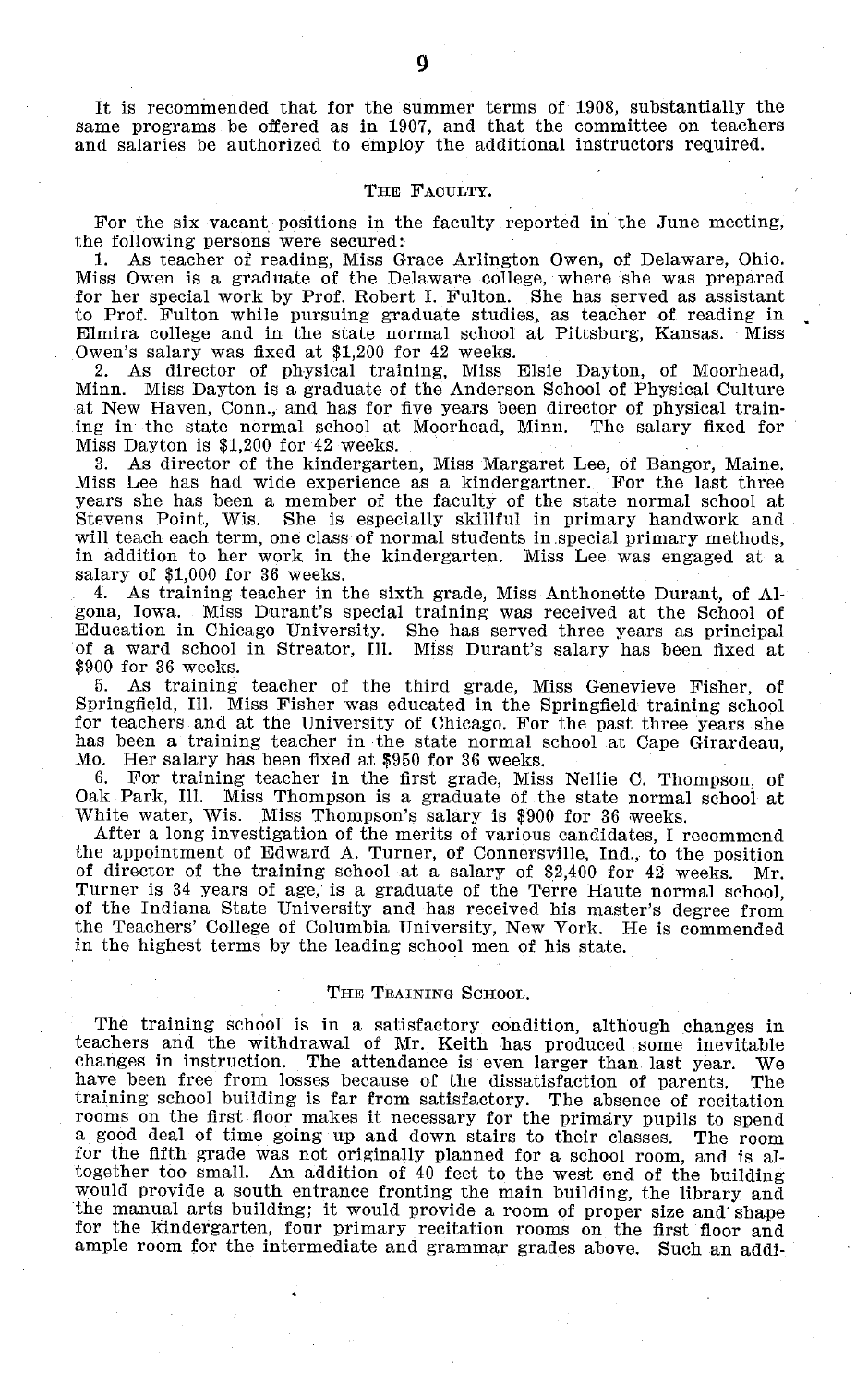tion may be made without seriously injuring the symmetry and convenience of the present structure, and in my judgment should be requested of the next Legislature.

#### ELEMENTARY SCIENCE.

The work in elementary science with special relation to the problems of agriculture is developing in a very satisfactory way. About 100 normal students are now engaged in this work. experiments constitute the bulk of the course, a carefully written note-book<br>becomes a necessity to the student. The instruction in elementary composibecomes a necessity to the student. The instruction in elementary composition, usually so seriously needed by the lowest grade of entering students is now given in direct connection with the science work, to the manifest benefit of both branches. The work in the school garden has been made a progressive course by assigning the culture of certain plants to each grade in the training school. We have been more successful in leading the children to plant home gardens to be carried on parallel to the work of the class in the school garden. In this effort we have been materially aided by the Women's Improvement League of Normal. The gardener reports 211 appli-<br>cations from pupils during the vacation for permission to enter the garden to tend the plots planted by their respective classes.

#### **REPAIRS.**

The bill for general repairs during the past six months is larger than usual. Three hundred desks in the training school have been cleaned and re-var- nished. The dome has been painted. Blackboards repaired. Marble shower stalls have been installed in the men's gymnasium. Electric lights have been installed in the various rooms of the training school as needed. New floors have been laid in the lower corridor of the training school building and about the entrances to the study hall in the main building. The chimney of the boiler plant has been carried up 22 feet higher than before. The boiler house has been enlarged by a 30-foot addition to the north. Two Atlas tubular boilers each of 125 horse power have been installed, thus doubling the capacity of our steam plant. These boilers are adapted to a working pressure of 125 pounds, and are installed in such a position and working pressure of 125 pounds, and are installed in such a position and such a manner that they may readily be used in connection with a private electric plant, if you shall find it advisable to install the same. The elde

demned by the Hartford Boiler Inspector as unfit for further use.<br>A tower clock has been ordered from the E. Howard Clock Co.; program clock with secondary dials and bells from the Fred Frick Clock Co. The latter are now being installed, but the work will not be completed before March 1, 1908.

#### THE NEW BUILDING.

The plans and specifications of the new building, as revised to meet your instructions to the architect as adopted in the last meeting were ready for the bidders on Oct. 28th. The revised bids were opened by your building<br>committee on Saturday, Nov. 9. The bid of J. L. Simmons, of Chicago, was<br>found to be the lowest. The building has been planned with reference to<br>the l especial convenience and utility and will add largely not only to the capacity<br>and facilities for instruction afforded by the instituion, but to the general<br>bealthfulness and comfort of our life in the school. It will enab present the crowding of nearly accessible room of ample capacity. At present the crowding of nearly 500 students into the assembly room at the morning exercises pollutes the air to such a degree as to make the room unfit for study purposes during a considerable part of the day. The building as planned contains six workshops and class rooms for the

various branches of manual training, three laboratories, an apparatus room and a lecture room for physical science, three spacious rooms for household economics, a class room and studios for the art department, besides offices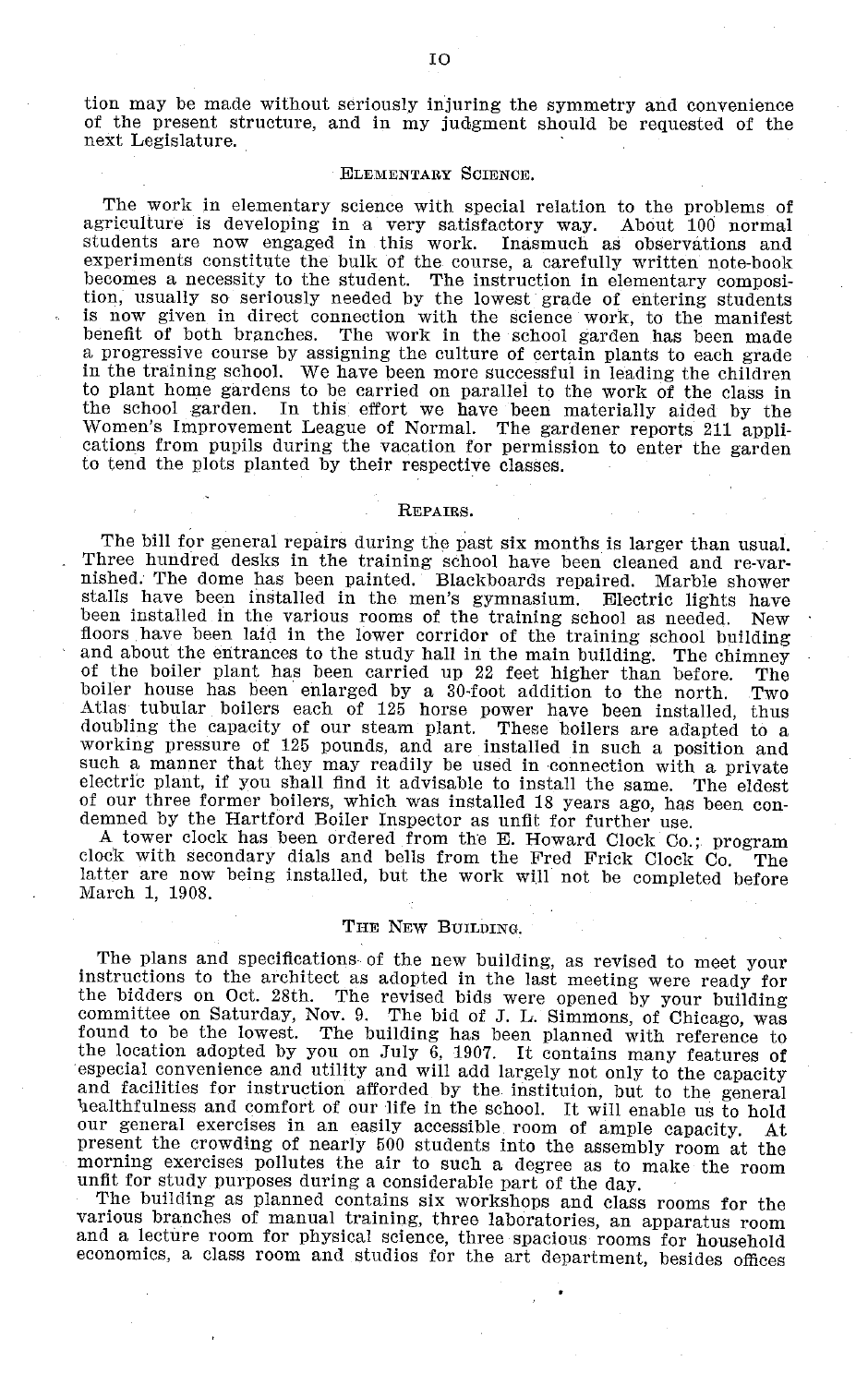for the instructors, store rooms, locker rooms, and toilet rooms for each sex.<br>It is supposed to move the fixtures out of the men's toilet room in the gymnasium into a room 18x20 in the east end of the new building. This r urgently needed as an office, and as a store room for anthropometric instruments and gymnasium apparatus. The auditorium is to be 74x64 exclusive<br>of the stage. The stage is 21x74. The auditorium will be provided with

I have done everything in my power since your June meeting to push the work forward. It is now hardly probable that it will be ready for occuwork forward. It is now hardly probable that it will be ready for occu-<br>pancy at the opening of the next school year. The delay through which the<br>matical distribution of the next school year. The delay through which the entire building season of 1907 has been lost, may postpone until 1909 the opening of our domestic science department and the proper expansion of our manual training.

#### GRADUATE STUDENTS.

The faculty has not yet fully determined the requirements for the degree in education to be conferred for the two years of graduate work. We have in mind a program of 20 courses in various subjects, each course a year in length. Eight of these will be required for graduation. We are now teaching the proposed graduate courses in literature, mathematics, chemistry, botany, economics, history of education and geography. The classes in these subjects vary from two to eleven students in membership.

#### FINANCIAL.

The coal contract for the current year was awarded to the Lincoln Mining<br>Company at \$2.05 per ton for screened coal, or \$1.90 for mine run.<br>The following appropriations are requested:<br>One hundred dollars to delevop the geo

One hundred and fifty dollars for the summer school announcement, and Four hundred dollars for the annual catalogue.

These in addition to the usual requirements for fuel, water and light, salaries, ordinary repairs and printing.

#### THE BUDGET.

Probable receipts before June 3, 1908:

| 38, 200 00<br>300 00 |
|----------------------|
| 2,000 00             |
| \$46,078,92          |

#### PROBABLE EXPENDITURES.

|                                                                            | 925    |             |
|----------------------------------------------------------------------------|--------|-------------|
|                                                                            | 650    |             |
|                                                                            | 32,000 |             |
|                                                                            | 1.700  |             |
|                                                                            | 550    |             |
|                                                                            | 1.000  |             |
|                                                                            | 800    |             |
|                                                                            | 350    |             |
|                                                                            | 100    |             |
|                                                                            | 200    |             |
|                                                                            | 725    |             |
|                                                                            |        | \$39,000 00 |
|                                                                            |        | 7 078 92    |
| the control of the control of the control of the control of the control of |        |             |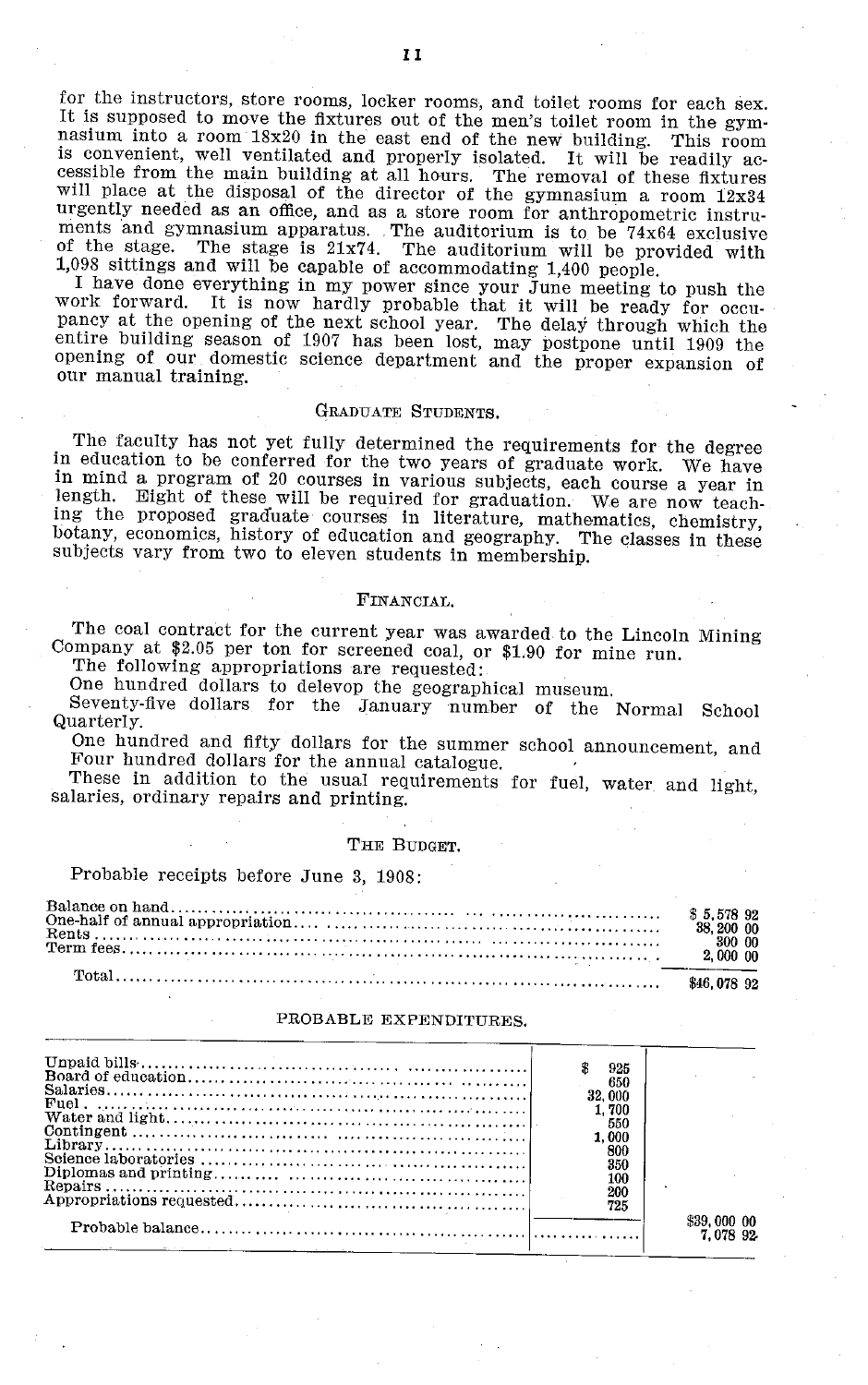#### LIBRARY REPORT.

| the control of the control of the control of the | the state of the company of the state of the state of the state of the state of the state of the state of the | Books.                  | Pictures.    |
|--------------------------------------------------|---------------------------------------------------------------------------------------------------------------|-------------------------|--------------|
|                                                  |                                                                                                               | 2.240<br>1.377<br>1.173 | 240<br>2.000 |
|                                                  |                                                                                                               | 12.490                  | 2.298        |

Additions to library, June 3,-Dec. 14.

| $Bv$ purchase—<br>8<br>$\text{Biology} \dots \dots \dots \dots \dots \dots \dots \dots \dots$<br>English language $\dots\dots\dots\dots\dots\dots$<br>4<br>$\overline{2}$<br>Ethics<br>30<br>$Geography \ldots \ldots \ldots \ldots \ldots \ldots \ldots \ldots$<br>29<br>$History \ldots \ldots \ldots \ldots \ldots \ldots \ldots \ldots \ldots$<br>2<br>Horticulture<br>5<br>Illinois State Normal University<br>Juvenile<br>11<br>$Kindergarten \ldots \ldots \ldots \ldots \ldots \ldots$<br>64<br>Literature<br>Manual training<br>В<br>Mathematics<br>3<br>Music<br>25<br>$\text{Pedagogy}$ | By purchase-<br>- 2<br>28<br>$\rm Reading$ and $\rm speaking$<br>24<br>Reference, general $, \dots$<br>Sociology, including civics and eco-<br>26<br>299<br>$\text{Total} \dots \dots \dots \dots \dots \dots \dots \dots \dots \dots$<br>123<br>39<br>By $U$ . S. and State publications<br>110<br>571<br>Total number books<br>260<br>Pamphlets, miscellaneous |
|----------------------------------------------------------------------------------------------------------------------------------------------------------------------------------------------------------------------------------------------------------------------------------------------------------------------------------------------------------------------------------------------------------------------------------------------------------------------------------------------------------------------------------------------------------------------------------------------------|------------------------------------------------------------------------------------------------------------------------------------------------------------------------------------------------------------------------------------------------------------------------------------------------------------------------------------------------------------------|
|                                                                                                                                                                                                                                                                                                                                                                                                                                                                                                                                                                                                    |                                                                                                                                                                                                                                                                                                                                                                  |

Among the gifts were 14 volumes from Pres. Gastman's library and 68 volumes from Dr. Hewett's library.

The crowded condition of the library is becoming serious. While we need more books there is not shelf room enough for some of those recently received. It will therefore be necessary to purchase additional iron stacks to receive books in the library and to send to the tower room in the attic some of the existing wooden stacks. I request a special appropriation of \$200 to pur-I request a special appropriation of \$200 to purchase the metal stacks needed.

As soon as the new building is completed a portion of the space in the third floor should be used for special library purposes. If the growth of the school continues it will be a matter of but a few years until a separate library building will be needed.

Miss Alice Lease, a graduate of the class of 1907 has been employed as second library assistant at a salary of \$20 per month. Her services have been found very satisfactory.

#### Respectfully submitted,

DAVID FELMLEY,

*President.*

#### NORMAL, ILL., Dec. 18, 1907.

The report was received and on motion of Mr. Sandham the portions of it relating to appropriations were referred to the auditing and finance committee.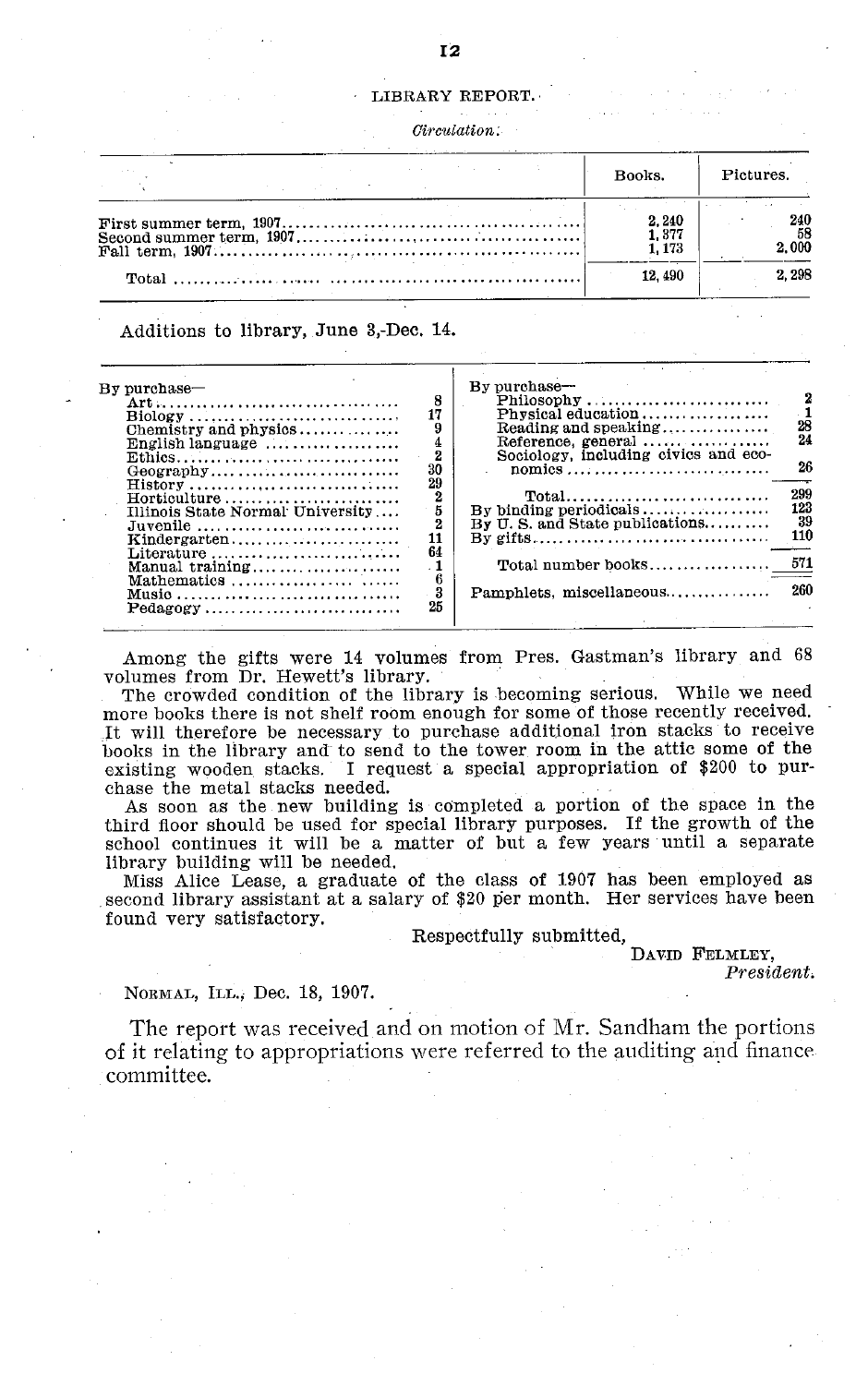## TREASURER'S REPORT.

The treasurer of the board presented the following report, which was referred to the auditing and finance committee:

*To the Board of Education of the State of Illinois:*

MR. PRESIDENT AND MEMBERS OF THE BOARD-The last report of your treasurer included June 3, 1907, and showed a balance on hand of \$6,738.95. Thereceipts have since amounted to \$46,901.23, from the following sources, viz: State treasurer ............................................................. \$44,246 78 Rent of land................................ ............. ................................ 240 45 Tuition and term fees.............................. ................... 2, 310 50 Petty sales... ................ .............. ............. ...... \*\*\* ......... 103 5...00. Total. ....... .................. .................... \$46,901 23

The disbursements, amounting to \$42,351.09, is shown by 73 vouchers which are returned herewith, together with a statement of account in detail. The amount on hand at this time is \$11,289.09.

Respectfully submitted,

F. D. MARQUIS,

*Treasurer.*

*F. D. Marquis, Treasurer, in Account with the Board of Education of the State of Illinois.*

|              | Dr.                             |                    |             |
|--------------|---------------------------------|--------------------|-------------|
| 1907         |                                 |                    |             |
| June         | $2 T_0$ balance $\ldots \ldots$ |                    | \$6,738.95  |
|              |                                 | 120 23<br>995 50   |             |
|              |                                 | 46 30              |             |
| July         |                                 | 19, 123 39         |             |
| Sept.        |                                 | 1'052 00<br>263 00 |             |
| 11           |                                 | 19, 123 39         |             |
| Oct.         |                                 | 6,00000            |             |
| 31           | $\ldots$ do. .                  | 120 22             |             |
| Nov.<br>Dec. |                                 | 57 20              |             |
|              |                                 |                    | 46, 901 23  |
|              |                                 |                    | \$53,640 18 |
| 1907         |                                 |                    |             |
| Dec.         |                                 |                    | \$11,289 09 |
|              |                                 |                    |             |
|              |                                 |                    |             |
| Voucher      | Cr.                             |                    |             |
| Number.      |                                 | 18 00              |             |
| 3393<br>3394 | Blair, F. G.                    | 10 00              |             |
| 3395         |                                 | 900                |             |
| 3396         |                                 | 10 00              |             |
| 3397         |                                 | 13 30              |             |
| 3398         |                                 | 3 00<br>13 75      |             |
| 3399         |                                 | 103 20             |             |
| 3400         |                                 | $-1600$            |             |
| 3401<br>3402 | Walker, P. R.                   | 35 03              |             |
| 3403         |                                 | 4.020 61           |             |
| 3404         |                                 | 35 00              |             |
| 3405         |                                 | 20 00              |             |
| 3406         |                                 | 16 00<br>205 58    |             |
| 3407         |                                 | 26 20              |             |
| 3408         |                                 | 20<br>9            |             |
| 3409<br>3410 |                                 | 45 50              |             |
| 3411         |                                 | 106 50             |             |
| 3412         |                                 | 12 30              |             |
| 3413         |                                 | 8 15               |             |
| 3414         |                                 | 71 20              |             |
| 3415         |                                 | 12 30<br>14 50     |             |
| 3416         |                                 |                    |             |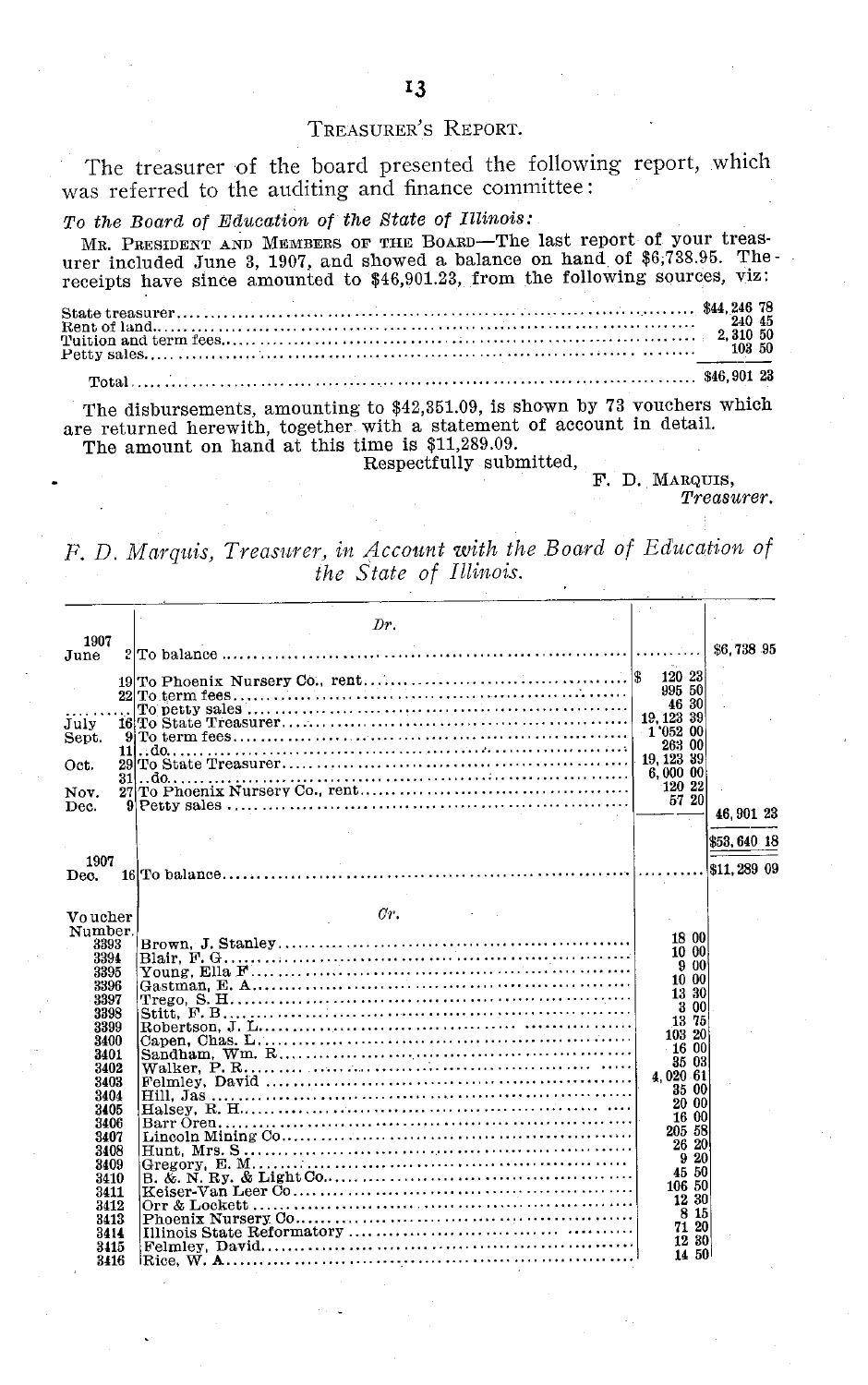## Statement-Concluded.

| $\rm Voucher$ |                            |             |             |  |
|---------------|----------------------------|-------------|-------------|--|
| Number.       | $Cr.$ Concluded.           |             |             |  |
|               |                            |             |             |  |
| 3417          |                            | \$<br>17 50 |             |  |
| 3419          |                            | 500 00      |             |  |
| 3420          |                            | 800 00      |             |  |
| 3421          |                            |             |             |  |
| 3422          |                            | 350 00      |             |  |
| 3423          |                            | 11 35       |             |  |
| 3424          |                            | 12 40       |             |  |
| 3425          |                            | 24 00       |             |  |
|               | Orr & Lockett Hardware Co. | 60 06       |             |  |
| 3426          |                            | 10 13       |             |  |
| 3427          |                            |             |             |  |
| 3428          |                            | 11 52       |             |  |
| 3429          |                            | 63 20       |             |  |
| 3430          |                            | 41 20       |             |  |
| 3431          |                            | 2,746 50    |             |  |
|               |                            | 4,020 61    |             |  |
| 3432          |                            | 3.952.03    |             |  |
| 3433          |                            |             |             |  |
| 3434          |                            | 1.300 00    |             |  |
| 3435          |                            | 5.200 00    |             |  |
| 3436          |                            | 46 40       |             |  |
| 3437          |                            | 122 00      |             |  |
|               |                            | 34 50       |             |  |
| 3438          |                            | 33 00       |             |  |
| 3439          |                            |             |             |  |
| 3440          |                            | 45 09       |             |  |
| 3441          |                            | 60.00       |             |  |
| 3442          |                            | 133 00      |             |  |
| 3443          |                            | 378 71      |             |  |
|               |                            | 111 81      |             |  |
| 3444          |                            | 75 60       |             |  |
| 3445          |                            | 62 00       |             |  |
| 3446          |                            |             |             |  |
| 3447          |                            | 98 10       |             |  |
| 3448          |                            | 18 30       |             |  |
| 3449          |                            | 48 41       |             |  |
| 3450          |                            | 46 80       |             |  |
|               |                            | 79 93       |             |  |
| 3451          |                            | 169 72      |             |  |
| 3452          |                            | 38 70       |             |  |
| 3453          |                            |             |             |  |
| 3454          |                            | 44 90       |             |  |
| 3455          |                            | 5.248 21    |             |  |
| 3456          |                            | 500 00      |             |  |
|               |                            | 179 20      |             |  |
| 3457          | Huffington, R. M.          | 359 65      |             |  |
| 3458          |                            | 531 10      |             |  |
| 3459          |                            | 530 60      |             |  |
| 3460          |                            |             |             |  |
| 3461          |                            | 5.255 00    |             |  |
| 3462          |                            | 81 20       |             |  |
| 3463          |                            | 68 80       |             |  |
|               |                            | 41 81       |             |  |
| 3464          |                            | 32 25       |             |  |
| 3466          |                            | 3,243 80    |             |  |
| 3467          |                            |             |             |  |
|               |                            | 677 68      |             |  |
|               |                            |             | 42, 351 09  |  |
|               |                            |             |             |  |
|               |                            |             | \$11,289 09 |  |
|               |                            |             |             |  |
|               |                            |             | 853.640 18  |  |
|               |                            |             |             |  |
|               |                            |             |             |  |

The stenographer of the university was asked to assist in taking down the proceedings of the board.

President Felmley presented the three following reports: (1) Account with the contingent fund; (2) account with the library fund; (3) account with the science fund, which were referred to the committee on auditing and finance.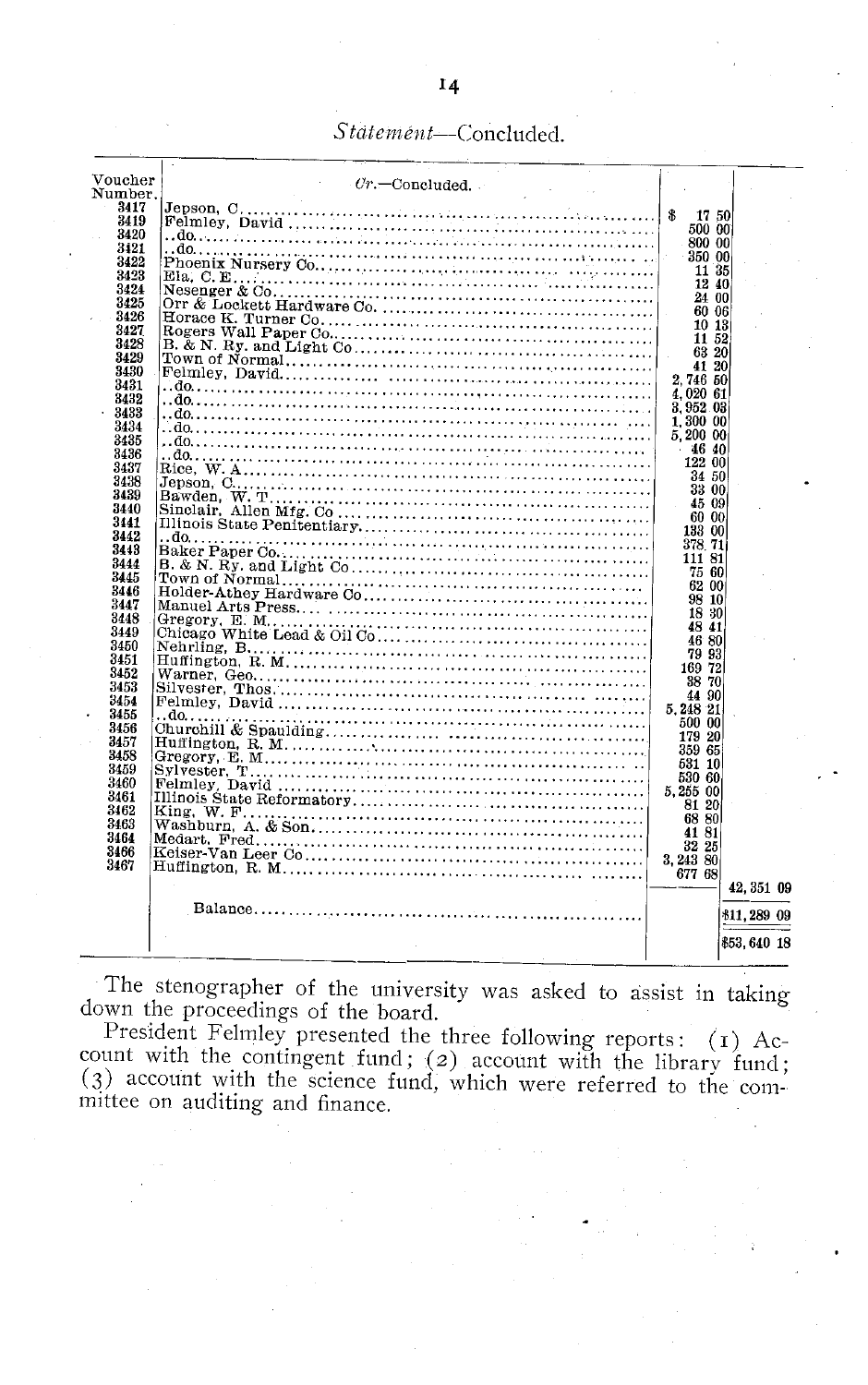## ILLINOIS STATE NORMAL UNIVERSITY.

*David Felmley, President in account with the Contingent Fund.*

|                      |                      | RECEIPTS.     |                                                  |            |
|----------------------|----------------------|---------------|--------------------------------------------------|------------|
|                      |                      |               |                                                  |            |
| June                 | 5                    |               | \$146 10                                         |            |
| July                 | 5                    |               | 500 00                                           |            |
| Oct.<br>$_{\rm Oct}$ | $\overline{2}$<br>23 |               | 31 05<br>$-50000$                                |            |
|                      |                      |               |                                                  | \$1,177 15 |
|                      |                      |               |                                                  |            |
| Voucher              |                      | EXPENDITURES. |                                                  |            |
|                      | 1                    |               | 3 00                                             |            |
|                      | $\overline{2}$       |               | 2 50                                             |            |
|                      | 5                    |               | 440                                              |            |
|                      | 4                    |               | 7.90<br>15 00                                    |            |
|                      | 5<br>6               |               | 23 59                                            |            |
|                      | 7                    |               | 7 20                                             |            |
|                      | 8                    |               | 143                                              |            |
|                      | 9                    |               | 3 25                                             |            |
|                      | 10<br>11             |               | 11 10<br>11 46                                   |            |
|                      | 12                   |               | 6 31<br>$\bar{z}$                                |            |
|                      | 13                   |               | 13 00                                            |            |
|                      | 14<br>15             |               | $\begin{smallmatrix}2&16\\3&75\end{smallmatrix}$ |            |
|                      | 16                   |               | 3 01                                             |            |
|                      | 17                   |               | 6 05                                             |            |
|                      | 18                   |               | 4 30                                             |            |
|                      | 19<br>20             |               | 21 00                                            |            |
|                      | 21                   |               | 5 02<br>21 35                                    |            |
|                      | 22                   |               | 315                                              |            |
|                      | 23                   |               | 300                                              |            |
|                      | 24<br>25             |               | 19 00                                            |            |
|                      | 26                   |               | 2 50<br>7 55                                     |            |
|                      | 27                   |               | 14 00                                            |            |
|                      | 28                   |               | $\begin{array}{c} 7\ 73 \\ 3\ 00 \end{array}$    |            |
|                      | $\frac{29}{30}$      |               |                                                  |            |
|                      | 31                   |               | $\frac{8}{8} \frac{20}{25}$<br>8.70              |            |
|                      | 32                   |               |                                                  |            |
|                      | 33                   |               | 5 00                                             |            |
|                      | 34<br>35             |               | $\bar{\nu}$<br>15 00<br>2 50                     |            |
|                      | 36                   |               | 14 00                                            |            |
|                      | 37                   |               | 4 00                                             |            |
|                      | 38                   |               | 4 35                                             |            |
|                      | -39<br>40            |               | 16 80<br>2 50                                    |            |
|                      | 41                   |               | 6 90                                             |            |
|                      | 42                   |               | 767                                              |            |
|                      | 43                   |               | 18 20                                            |            |
|                      | 44<br>45             |               | 10 00<br>1 15                                    |            |
|                      | 46                   |               | 765                                              |            |
|                      | 47                   |               | 12 00                                            |            |
|                      | 48<br>49             |               | 21 54                                            |            |
|                      | 50                   |               | 1388<br>4 14                                     |            |
|                      | 51                   |               | 710                                              |            |
|                      | 52                   |               | 1 80                                             |            |
|                      | 58<br>54             |               | 16 20                                            |            |
|                      | 55                   |               | 1 57<br>3 46                                     |            |
|                      | 56                   |               | 16 97                                            |            |
|                      | 57                   |               | 21 40                                            |            |
|                      | 58<br>59             |               | 900<br>$-372$                                    |            |
|                      | 60                   |               | 12 25                                            |            |
|                      | 61                   |               | 15 75                                            |            |
|                      | 62                   |               | 20 00                                            |            |
|                      | 63<br>64             |               | 8 15<br>9 00                                     |            |
|                      |                      |               |                                                  |            |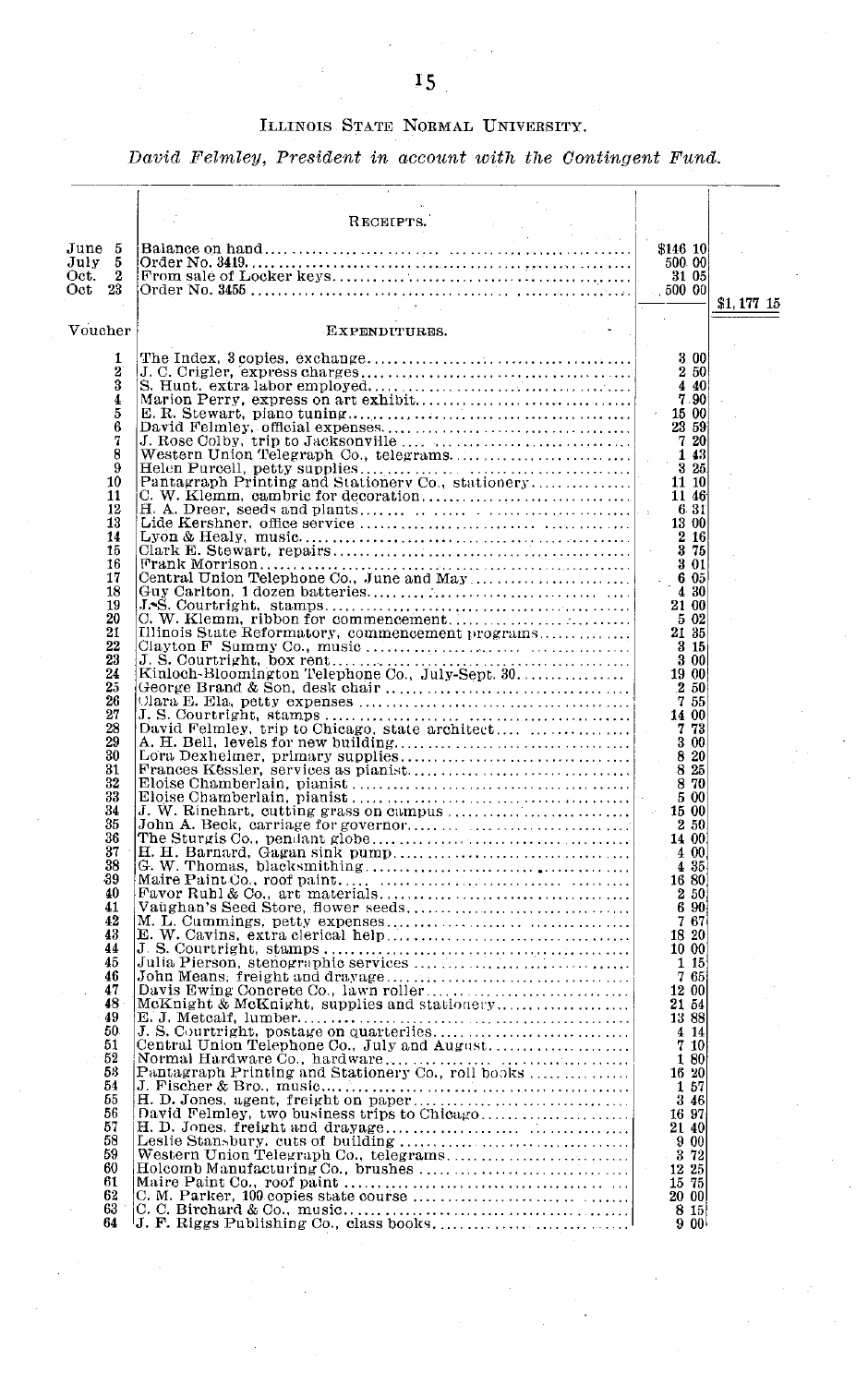## *Statement-Concluded.*

| Vouch'rs | EXPENDITURES-Concluded.                                                                                |                                    |            |
|----------|--------------------------------------------------------------------------------------------------------|------------------------------------|------------|
| 65       |                                                                                                        | \$110                              |            |
| 66       |                                                                                                        | 13 00                              |            |
| 67       |                                                                                                        | 8 80                               |            |
| 68       |                                                                                                        | 2 50                               |            |
| 69       |                                                                                                        | 10 00                              |            |
| 70       |                                                                                                        | 742                                |            |
| 71       |                                                                                                        | 21 57                              |            |
| 72       |                                                                                                        | 13 30                              |            |
| 73       |                                                                                                        | 877                                |            |
| 74       | Pantagraph Printing and Stationery Co., school supplies                                                | 12 25                              |            |
| 75       | Kinloch-Bloomington Telephone Co, Oct.-Jan $\ldots$ , $\ldots$ , $\ldots$                              | 19 00                              |            |
| 76<br>77 |                                                                                                        | -349<br>÷.<br>13 32                |            |
| 78       |                                                                                                        | 15 17                              |            |
| 79       | Pantagraph Printing and Stationery Co., directory                                                      | -5-001                             |            |
| 80       |                                                                                                        | 960                                |            |
| 81       |                                                                                                        | 16 05                              |            |
| 82       |                                                                                                        | -840                               |            |
| 83       |                                                                                                        | 10 75                              |            |
| 84       | $G. H. Read & Bro., repairs on movement, , , , , , ,$                                                  | 1 15                               |            |
| 85       |                                                                                                        | 385                                |            |
| 86       |                                                                                                        | 3.93                               |            |
| 87       |                                                                                                        | 2 40                               |            |
| 88       |                                                                                                        | 2 59                               |            |
| 89       |                                                                                                        | 4 73                               |            |
| 90       |                                                                                                        | $-115$                             |            |
| 91       |                                                                                                        | $1-50$                             |            |
| 92       |                                                                                                        | 775                                |            |
| 93       |                                                                                                        | 4.85                               |            |
| 94       |                                                                                                        | $15-51$                            |            |
| 95       |                                                                                                        | 245                                |            |
| 96       |                                                                                                        | 940                                |            |
| 97       |                                                                                                        | $-300$<br>$\mathcal{L}_{\rm{max}}$ |            |
| 98<br>99 | S. Burkholder Lumber Co., basswood for knife work                                                      | 17 50                              |            |
| 100      |                                                                                                        | 42 88                              |            |
| 101      | N. Inouye, Japanese prints $\ldots$ $\ldots$ $\ldots$ $\ldots$ $\ldots$ $\ldots$ $\ldots$ $\ldots$     | 350<br>$-2.97$                     |            |
| 102      |                                                                                                        | 3 00                               |            |
| - 103    |                                                                                                        | 750                                |            |
| 104      |                                                                                                        | 1 50                               |            |
| 105      |                                                                                                        | 12 50                              |            |
| 106      |                                                                                                        | 2 93                               |            |
| 107      |                                                                                                        | 8 70                               |            |
| 108      |                                                                                                        | 2 30                               |            |
| 109      | $O. R. Ernst, brooms, mops, etc \ldots \ldots \ldots \ldots \ldots \ldots \ldots \ldots \ldots \ldots$ | 10 60                              |            |
| 110      |                                                                                                        | 1764                               |            |
| 111      |                                                                                                        | 6 00                               |            |
| 112      |                                                                                                        | 3 00                               |            |
|          |                                                                                                        |                                    | \$976 78   |
|          |                                                                                                        |                                    | 200 37     |
|          |                                                                                                        |                                    | \$1,177 15 |
|          |                                                                                                        |                                    |            |
|          |                                                                                                        |                                    |            |

An appropriation of \$1,000 is requested for the next six months. DAVID FELMLEY, *President.*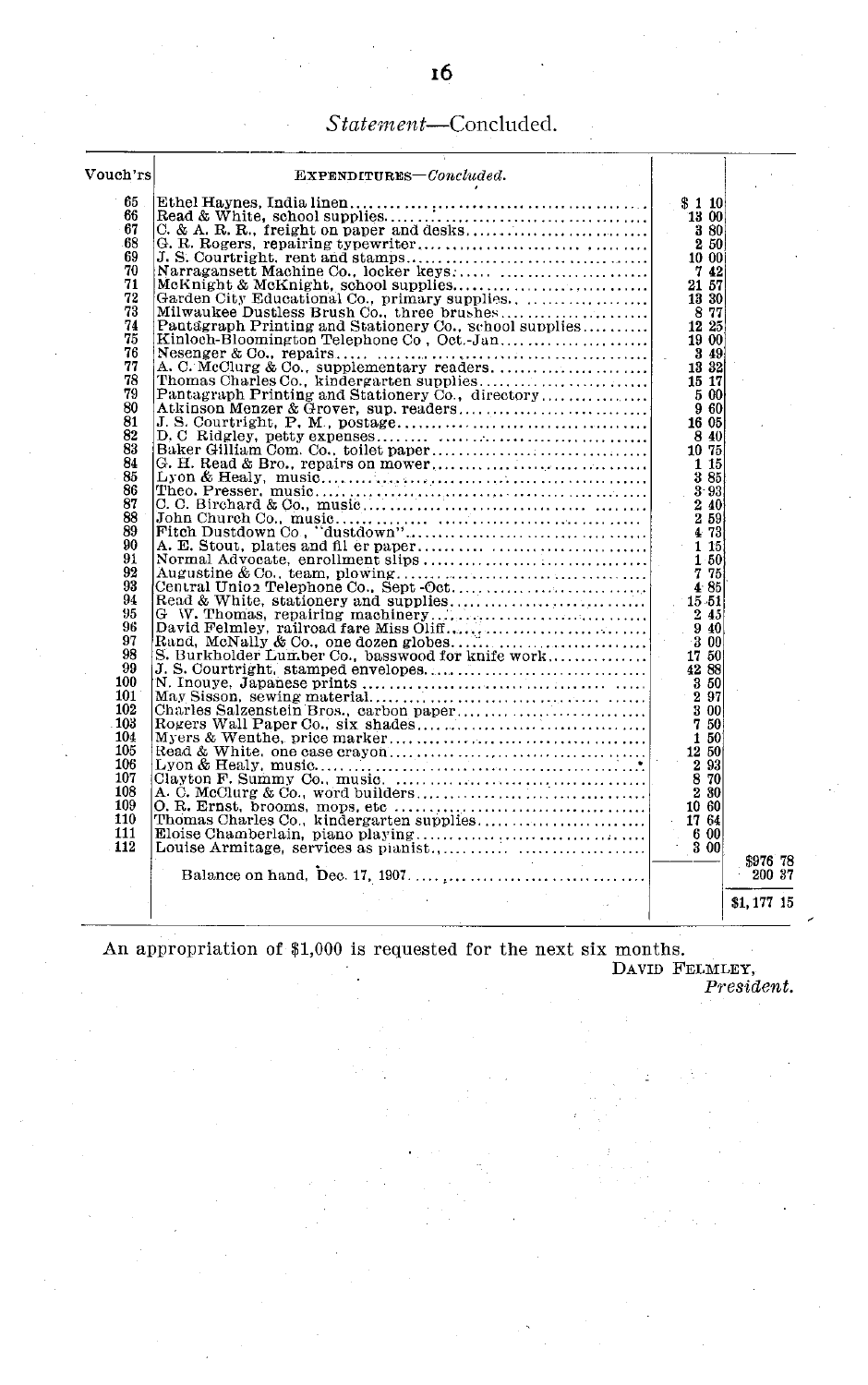### ILLINOIS STATE NORMAL UNIVERSITY.

*David Felmley, President, in account with the Library Fund.*

|                                                                                                                                                                                                              | RECEIPTS.                                                                                                                                                                                                                                                                   |                                                                                                                                                                                                                                                                                                  |          |
|--------------------------------------------------------------------------------------------------------------------------------------------------------------------------------------------------------------|-----------------------------------------------------------------------------------------------------------------------------------------------------------------------------------------------------------------------------------------------------------------------------|--------------------------------------------------------------------------------------------------------------------------------------------------------------------------------------------------------------------------------------------------------------------------------------------------|----------|
| $_{\texttt{June}}$<br>July                                                                                                                                                                                   |                                                                                                                                                                                                                                                                             | \$6.96<br>800 00                                                                                                                                                                                                                                                                                 | \$806 96 |
| Voucher                                                                                                                                                                                                      | EXPENDITURES.                                                                                                                                                                                                                                                               |                                                                                                                                                                                                                                                                                                  |          |
| 1<br>$\overline{2}$<br>3<br>4<br>5<br>6<br>7<br>8<br>9<br>10<br>11<br>12<br>13<br>14<br>15<br>16<br>17<br>18<br>19<br>20<br>21<br>22<br>23<br>24<br>25<br>26<br>27<br>28<br>29<br>30<br>31<br>32<br>33<br>34 | Pantagraph Printing & Stationery Co., library sundries<br>U. of Chicago Press, Myers 1st year mathematics<br>Charles Scribner's Sons, Bakewell source book<br>Public School Publishing Co., School and Home Education<br>Pantagraph Printing & Stationery Co., book pockets | 2 00<br>44 94<br>15 00<br>1 25<br>600<br>25 00<br>2 60<br>in 1<br>2 50<br>60<br>13 68<br>4 70<br>10 15<br>15 00<br>6 00<br>99<br>2 00<br>2,50<br>1 22<br>12 35<br>110 82<br>251 38<br>1 34<br>114 30<br>66 99<br>3 00<br>$-125$<br>15 30<br>15 50<br>950<br>25 74<br>27 16<br>2 00<br>565<br>600 |          |
|                                                                                                                                                                                                              |                                                                                                                                                                                                                                                                             | 824 41<br>1745                                                                                                                                                                                                                                                                                   | \$806 99 |

An appropriation of \$800 is requested for the next six months.

DAVID FELMLEY, *President.*

**-- 2 E**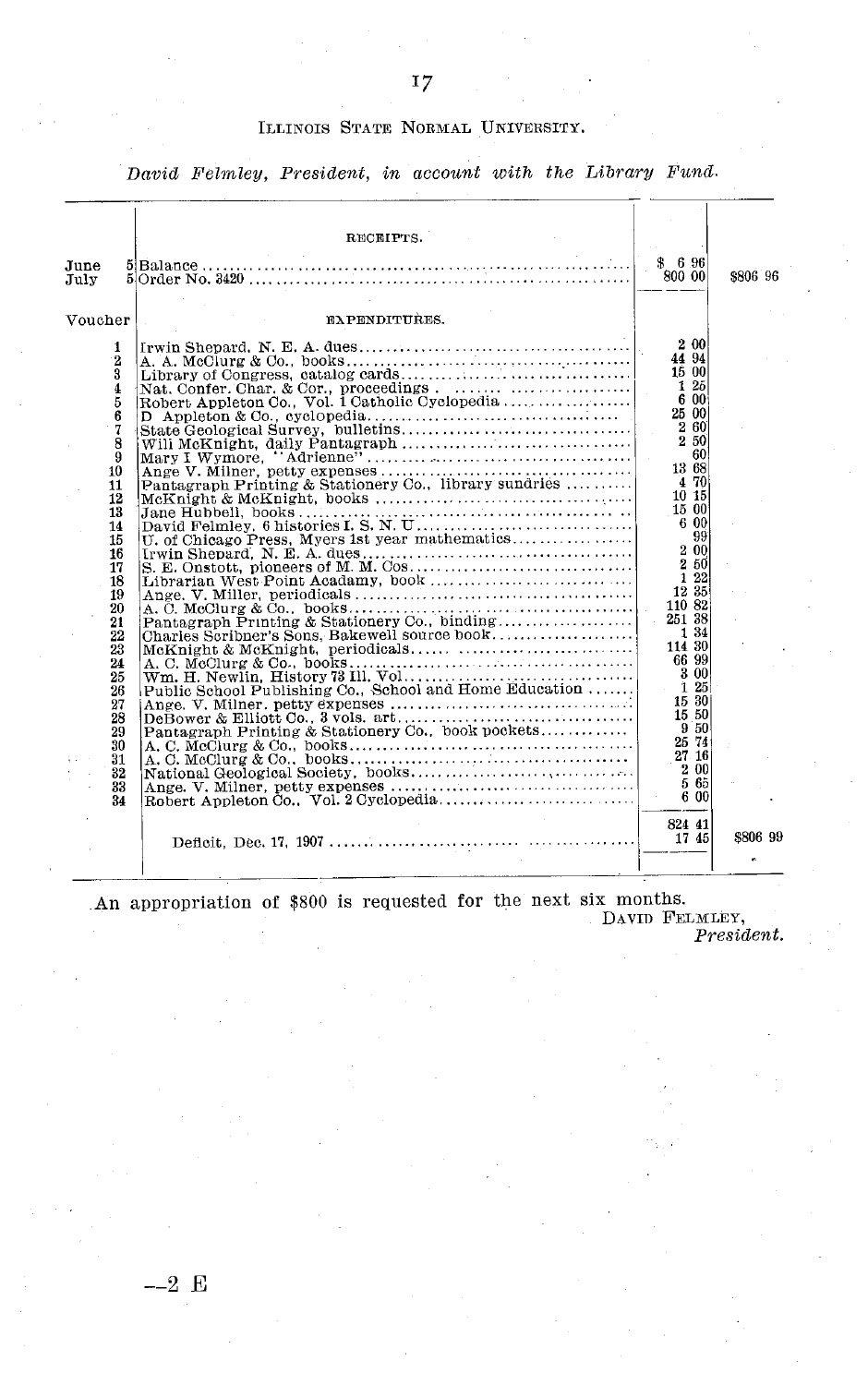## ILLINOIS STATE NORMAL UNIVERSITY.

*David Felmley, President, in account with the Science Fund.*

| June<br>July                                                  | RECEIPTS.            | \$119 72<br>350 00                                                                                 |                    |
|---------------------------------------------------------------|----------------------|----------------------------------------------------------------------------------------------------|--------------------|
| Voucher.                                                      | <b>EXPENDITURES.</b> |                                                                                                    | 8469 72            |
| 2<br>3<br>4<br>5<br>6<br>$\frac{7}{8}$<br>9<br>10<br>11<br>12 |                      | 15 51<br>75 60<br>2 45<br>5 00<br>3 3 3<br>38 56<br>16 75<br>6 50<br>5 63<br>23 28<br>300<br>- 385 | \$199 46<br>270 26 |
|                                                               |                      |                                                                                                    | \$469 72           |

An appropriation of \$350 is requested for the next six months.

DAVID FELMLEY, *President.*

President Felmley presented the following unpaid bills, all of which were allowed:

| Town of Normal, electric light for grounds (6 months)<br>W. T. Bawden, tools and materials for manual training department |            |  |  |  |
|---------------------------------------------------------------------------------------------------------------------------|------------|--|--|--|
| From Special Appropriation.                                                                                               |            |  |  |  |
|                                                                                                                           |            |  |  |  |
| From Building Appropriation.                                                                                              |            |  |  |  |
|                                                                                                                           | \$1,030 94 |  |  |  |

## REPORTS OF STANDING COMMITTEES.

## AUDITING AND FINANCE.

The committee on auditing and finance presented the following five reports, upon each of which the roll being called and all members present voting in the affirmative, the recommendations in each of them for the expenditure of money were adopted:

Your auditing and finance committee, to whom was referred the report of F. D. Marquis, treasurer, with its 73 vouchers and showing a balance on hand of \$11,289.09, begs leave to report that it has examined the same and hand of \$11,289.09, begs leave to report that it has examined the same and finds it correct.

> J. L. ROBERTSON, WILLIAM R. SANDHAM, CHARLES L. CAPEN,

*Committee.*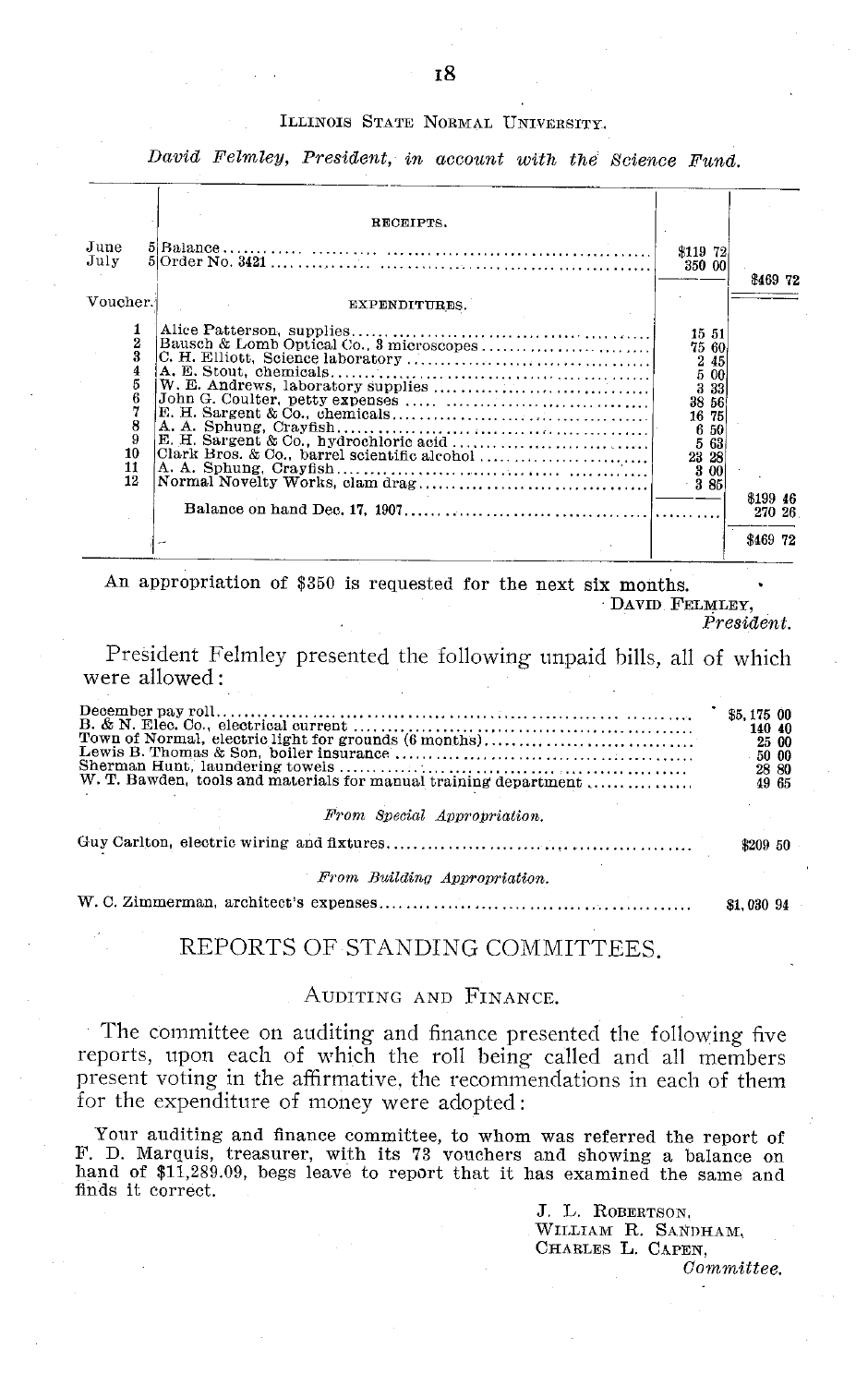Your committee on auditing and finance, to whom was referred the report of 'David Felmley in account with the contingent fund, with its 112 accompanying vouchers and showing a balance on hand of \$200.37, bers leave to report that it has examined the same and finds it correct.

It is recommended that an appropriation of \$1,000 be made for this fund for the ensuing six months as requested.

J. L. ROBERTSON, WILLIAM R.. SANDHAM, CHARLES L. CAPEN, *Committee.*

Your committee on auditing and finance, to whom was referred the report of David Felmley, in account with the science fund, begs leave to report that it has examined the same with its 12 accompanying vouchers and showing balance on hand of \$270.26, and finds it correct.

It is recommended that an appropriation of \$350 be made for this fund for the ensuing six months as requested.

J. L. ROBERTSON, WILLIAM R. SANDHAM, CHARLES L. CAPEN.

*Committee.*

Your committee on auditing and finance, to whom was referred the report of David Felmley in account with the library fund with its 34 accompanying vouchers and showing deficit of \$17.45, begs leave to report that it has examined the same and finds it correct.

It is recommended that an appropriation of \$800 be made for this fund for the ensuing six months as requested.

J. L. ROBERTSON, WILLIAM R. SANDHAM, CHARLES L. CAPEN, *Committee.*

Your committee on auditing and finance, to whom was referred the unpaid bills, begs leave to report that it has examined the same and finds them correct and recommends that they be paid.

> J. L. ROBERTSON, WILLIAM R. SANDHAM, CHARLES L. CAPEN, *Committee.*

#### REPORT OF COMMITTEE ON TEACHERS AND SALARIES.

The committee on teachers and salaries made the following report:

We report the following appointments of teachers since the last meeting: As teacher of reading, Grace Arlington Owen, at \$1,200 for 42 weeks.

As director of gymnasium, Elsie. M. Dayton, at \$1,200 for 42 weeks.

As director of kindergarten, Margaret Lee, at \$1,000 for 36 weeks.

As first grade training teacher, Nellie R. Thompson, at \$900 for 36 weeks.

As third grade training teacher, Genevieve Fisher, at \$950 for 36 weeks.<br>As sixth grade training teacher, Anthonette Durant, at \$900 for 36 weeks.<br>We recommend that the salary of Miss Virginia MacLochlin, assistant librarian, be increased to \$55 per month.

For the principalship of the training school, Mr. Edwin A. Turner, of Con-

nersville, Ind., at a salary of \$2,400 for 42 weeks. Mr. Turner is to begin his services at the opening of the spring term of 1908.

> ELLA FLAGG YOUNG, J. STANLEY BROWN,

*Committee.*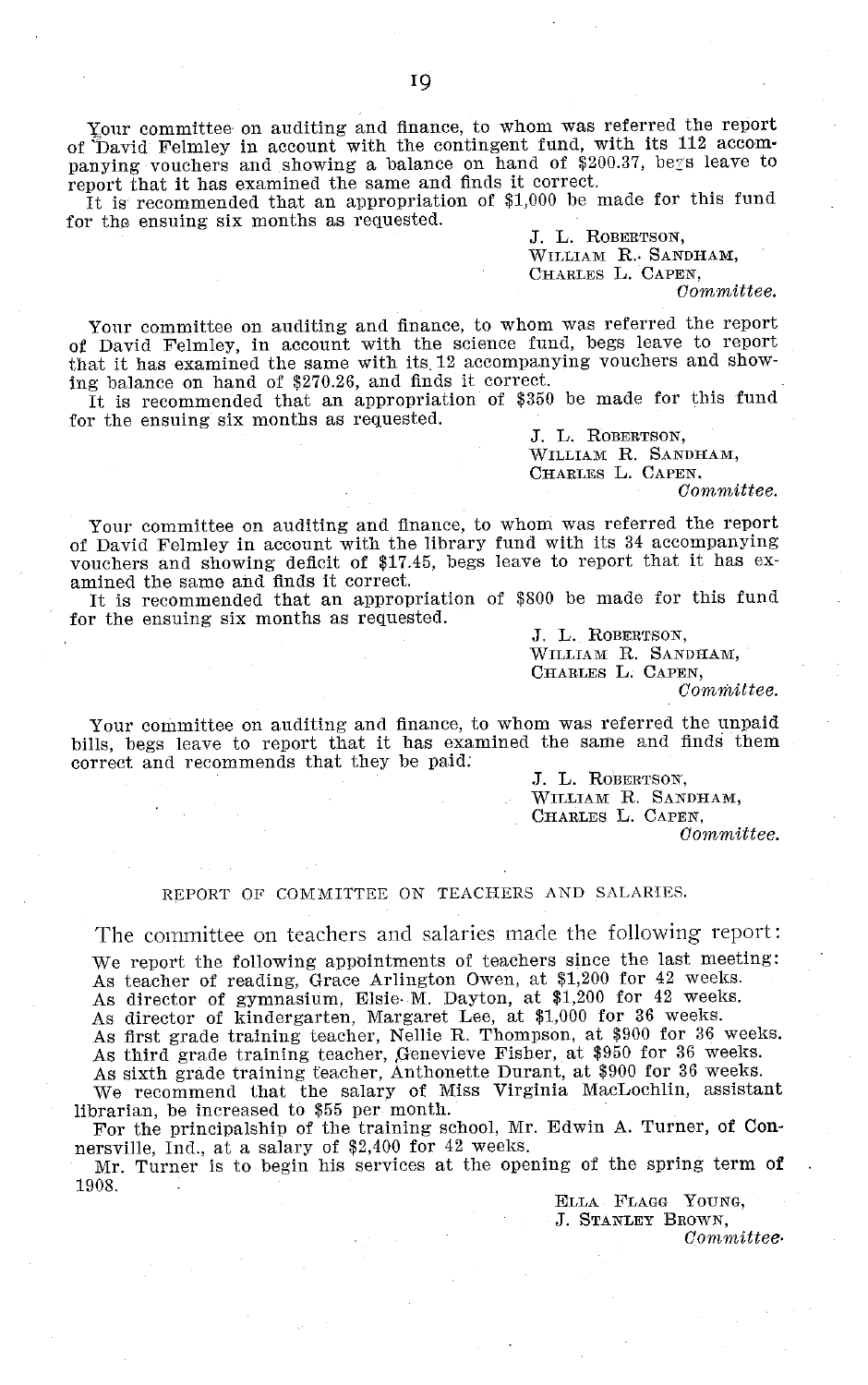Mr. Felmley made a statement respecting Mr. Turner's taking charge of the work at the beginning of the spring term. He said that it was very desirable that Mr. Turner begin at that time in order that he might get the run of the work before the beginning of a new year.

## REPORT OF COMMITTEE ON BUILDINGS AND GROUNDS.

Immediately after the adjournment of the board on October 19, the following letter was sent to the various bidders:

NORMAL, LLL., Oct. 19, 1907.<br>
for the manual arts building at Normal was some \$30,000 below the sum<br>
available for construction, the State Board of Education decided, at its<br>
meeting this morning to request the State archi

building inferior in both size and quality to what the board expected when<br>they secured the appropriation. The matter has now been placed in the<br>hands of a building committee, who, in consultation with the State architect,

Yours very truly,

DAVID FELMLEY.

## MEETING OF NOVEMBER 5, 1907.

NORMAL, ILL., Nov. 5, 1907.<br>
J. Fremont Evans, president of J. W. Evans Sons Co., appeared before the committee and made a statement to the effect that he had applied to Mr.<br>Zimmerman for revised plans and specifications, and that he had not received said plans and specifications.

Letters were read before the committee to show that all conditions had been complied with by Mr. Evans.<br>Mr. Zimmerman explained that although he had supposed he was using

due diligence in his correspondence, he was now satisfied that an oversight<br>had been made that had worked serious injustice to Mr. Evans.<br>After a brief discussion of Mr. Evans' case, it was decided to postpone<br>the opening

to the location of the manual arts building was received and referred to the State Board of Education.

DAVID FELMLTY. *Secretary.*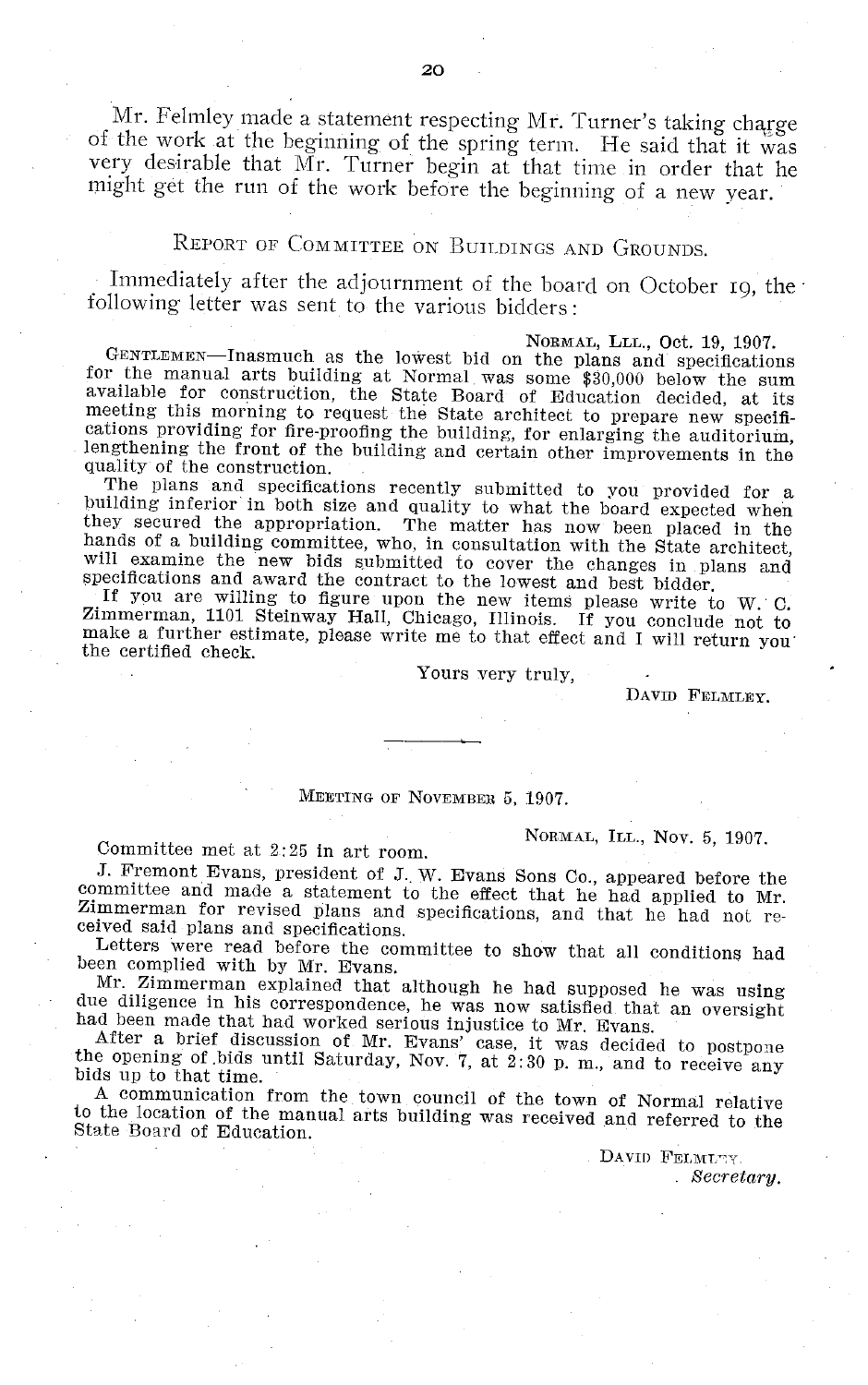## MEETING OF NOVEMBER 9, 1907.

Proceedings of the meeting of the building committee of the State Board of Education held at the State Normal University, Saturday, Nov. 9, 1907.

The committee met at 2:30 p. m. in the president's office at the call of the chairman, C. L. Capen, to open bids for the construction of the manual arts building and auditorium, according to the plans and specifications of W. C. Zimmerman, State architect.

All of the members of the committee and also Mr. Harrison, assistant State architect, were present.

Four bids were before the committee, each stating the sum to be added to the original bid made on October 19, for each of the six additions to the original plans and specifications, as follows:

|                                                      |           |          | R. B. Watson. English Bros. J. L. Simmons. | J. W. Evans<br>Sons. |
|------------------------------------------------------|-----------|----------|--------------------------------------------|----------------------|
|                                                      | \$65,980  | \$63,999 | \$59,900                                   | \$71,958             |
|                                                      | 25.000    | 15.200   | 16.500                                     | 20.623               |
| Addition 2                                           | 5.000     | 4.000    | 5,000                                      | 2.936                |
| Addition 3                                           | 8.000     | 3.994    | 4.700                                      | 4.455                |
| Addition $4, \ldots, \ldots, \ldots, \ldots, \ldots$ | 1.000     | 1,300    | 1.480                                      | 802                  |
|                                                      | 100       | 100      | 75                                         | 40                   |
| Addition $6, \ldots, \ldots, \ldots, \ldots, \ldots$ | 4.000     | 4.000    | 4.950                                      | 3.725                |
| Total (omitting addition $6$ )                       | \$105,080 | \$88,593 | \$87.655                                   | \$100.984            |

The committee at once rejected Item 6 on the ground that it placed the cost of the building clearly without the limits of the appropriation. With this item rejected it was found that the lowest bid was that of J. L. Simmons, of 2154 W. Madison street, Chicago.

Inasmuch as the plans and specifications in their present form consisted of the original plans and specifications with certain additions and substitutions shown on separate sheets, and inasmuch as, in the opinion of the committee there might be some room for difference of opinion as to the meaning of the plans at certain points, the following resolution was adopted:

*Resolved,* That we find the bid of Mr. J. L. Simmons the lowest, that the plans and specifications be re-referred to the State architect with the request that he complete the same and that upon such completion he send them to President Felmley with the proposed contract between the State Board of Education and Mr. Simmons for execution.

The committee also decided that the following reservations should be made from the \$100,000 appropriation:

Nine thousand two hundred dollars for heating plant.

Three thousand dollars for architect's and superintendent's fees.

Four hundred dollars for electric fixtures.

Two thousand dollars for emergencies.

It was seen that with tsese reservations, the sum available for the erecetion of the building is about \$2,000 more than the amount of the appropriation. Accordingly it was voted that the tile floor and marble base in the corridors provided in Item 1, should be replaced by the maple floors as provided in the original specifications.

The committee decided also that the roof should be of black Bangor slate. It was expected that enough can be saved in the price of the face brick to pay for the extra cost of the black slate.

DAVID FELMLEY, *Secretary.*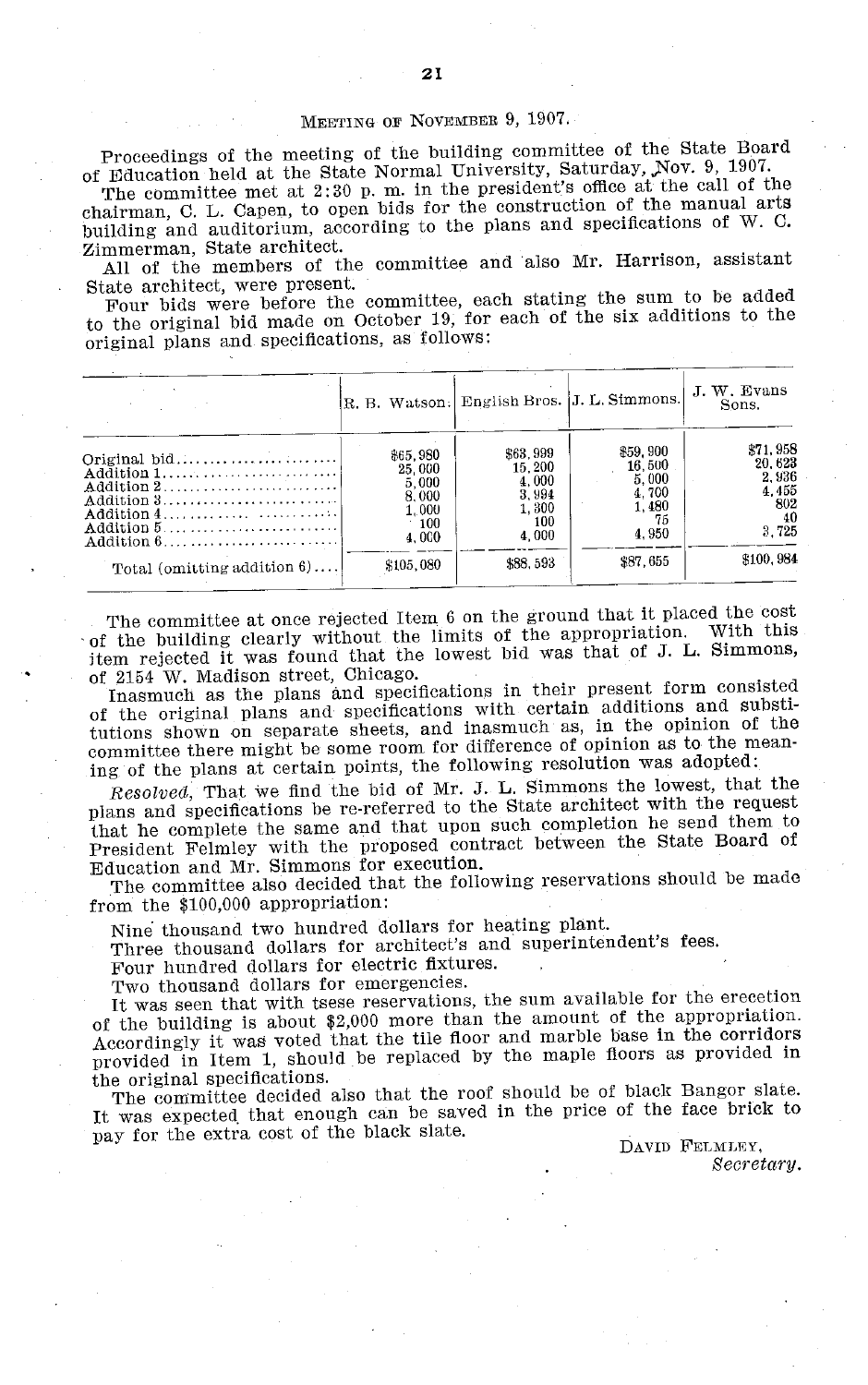Mr. Capen read the following resolutions offered by the town council of Normal and by the Improvement Association of Normal:

#### NORMAL, ILL., Nov. 4, 1907.

#### *To the Honorable Board of Education, Illinois State Normal University, Normal, Illinois:*

GENTLEMEN-Whereas, we, the members of the town council of the town of Normal, have learned that by vote of your honorable body, the site chosen for the proposed new auditorium building, upon the campus of the I. S. N. U. is west of the main building, and

WHEREAS, we feel that a location either southeast or east of the main building would offer much readier access to said auditorium to the great body of students and of the citizens of Normal and Bloomington, all of whom will make very frequent use of said auditorium; therefore, be it

*Resolved,* that we de hereby petition your honorable body to reconsider the vote by which said location was fixed, and in case the placing of the new building, either southeast or east of the main building can be affected without interferring with its usefulness for other purposes, to so fix its site.

I hereby certify that the above resolution was adopted at the regular meeting of the Normal town council held Nov. 4, 1907.

J. H. KEYS. [SEAL.] *Corporation Cle 7k.*

*To the Board of Education, Illinois State Normal University, Normal Illinois:*

GENTLEMEN-The following resolutions were adopted at the joint meeting of the Men's and Women's Improvement Associations in Normal on Tuesday evening, Nov. 12, 1907:

WHEREAS, the board of trustees of the Illinois State Normal University contemplates the erection in the near future of an assembly hall on the campus of said university; and,

WHEREAS, we are justly proud of the building of the said university and the campus on which they stand; and

WHEREAS, we believe the general artistic effect of the buildings on the said campus largely depends on the location of the buildings hereafter to be erected on said campus; therefore,

*Resolved,* that it is the unanimous sense of the Improvement Associations of the town of Normal that the assembly hall, soon to be erected, should be erected in the same relative position to the southeast of the main building as the present library building is to the southwest, thus forming with the library building and the main building, three sides of a court, and giving symmetry in the grouping of the three buildings, and affording opportunity in the future for the erection of other buildings to the south, on both the east and west sides of the court, without destroying the symmetry of the "Whole.

*Resolved,* further, that we hereby most respectfully and earnestly request the honorable board of trustees to locate the said assembly hall as above indicated.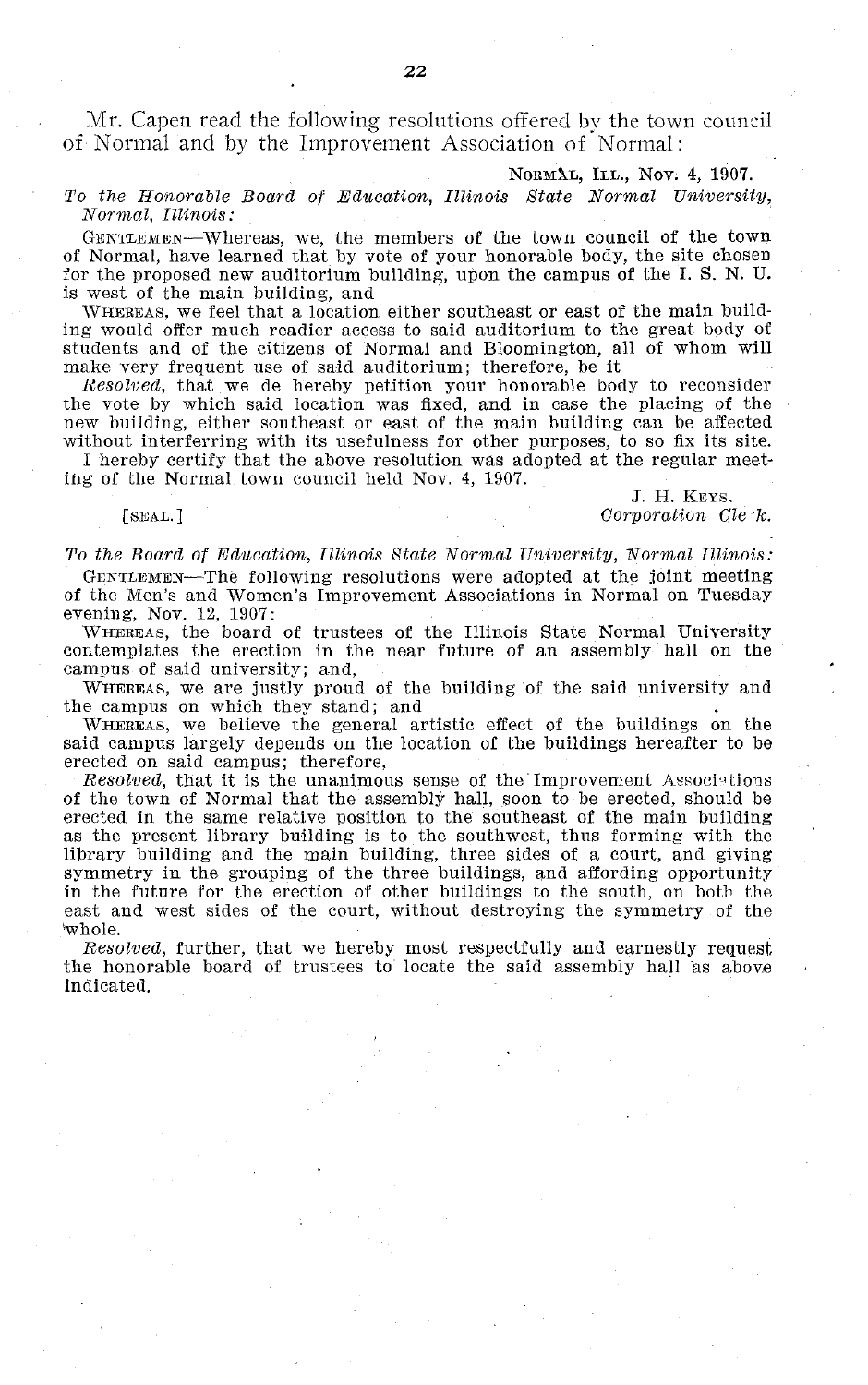### Mr. Capen further offered the following petition:

*To the Honorable Board of Trustees of the Illinois State Normal University:* We, the undersigned citizens of Normal, Illinois, and vicinity, respectfully petition your honorable body that you change your decision to place the new building, to be built on the university grounds the coming year, east of the present buildings and not west as at the present contemplated.

C. A. Dennis, F. F. Elder, J. C. Dennis, John L. Boling, Alex Keady, D. H. Shanklin, Pendleton Taylor, M. A. Younty, F. M. Fox, Geo. Champion, Jr., J. B. Miller, G. H. Warner, Alex. Ogsbury, John Ruble, O. R. Morgan, Joseph Baylor, A. Lindblad, George F. Lord, A. B. Gunderson, J. H. Proctor, David Yazel, Bert R. McReynolds, Fred W. Lorton, N. J. Asbogast, J. E. Phillips, Frank W. Gregory, Ben Dery, A. G. Sprague, Q. McCann, Frank Moore, Frank Phillips, Wm. Braset, R. E. Blair, Wm. Hasslinger, G. 'A. McCrary, G. W. Thomas, J. W. Moore, F. M. Crichfield, A. Blackburn, I. Blackburn, D. W. Zimmer, Joe Quips, S. Puckitt, L. A. Price, Joseph Wren, Leonard Barron, James Presley,

Geo. T. Moore, Geo. Eibler, Frank O. Hanson, J. M. Cunningham, Frank Moots, T. J. Williams, J. L. Ide, J. H. Keys, J .L. Sweeting, E. C. McWherter, James Miller, Frank Champion, Ben, Granette, M. H. Parmele, J. H. Means, L. Arbuckle, Lincoln Harrington, Edward E. \* Davis, Harry Jones, A. **J.-** Dibell, George McWherter, H. J. Brown, Warren H. Bye, Chas. P. Hanson, C. A. Brown, H. Hall, H. Richards, H. Augustine, W. D. Alexander, S. M. Foster, M. D. Barnard, S. J. Reeder, Charles Frost, Frank Schinfeldt, P. D. Vandeveer<br>L. A. Hinton, G. H. Coen, Stanley W. Bishop, M. L. \_ erry, A. H. Moore A. Smith, E. R. Zook, Frank S. Dabney, Geo. W. Frost, Jno. Rogers, Geo. Stephenson.

A statement of the wishes of the people of Normal respecting the location of the manual arts building was made before the board of trustees by Mr. James Adams. Mr. Brown stated that as many of the members of the board were not present when former action, locating the manual arts building was taken, and as there was some question